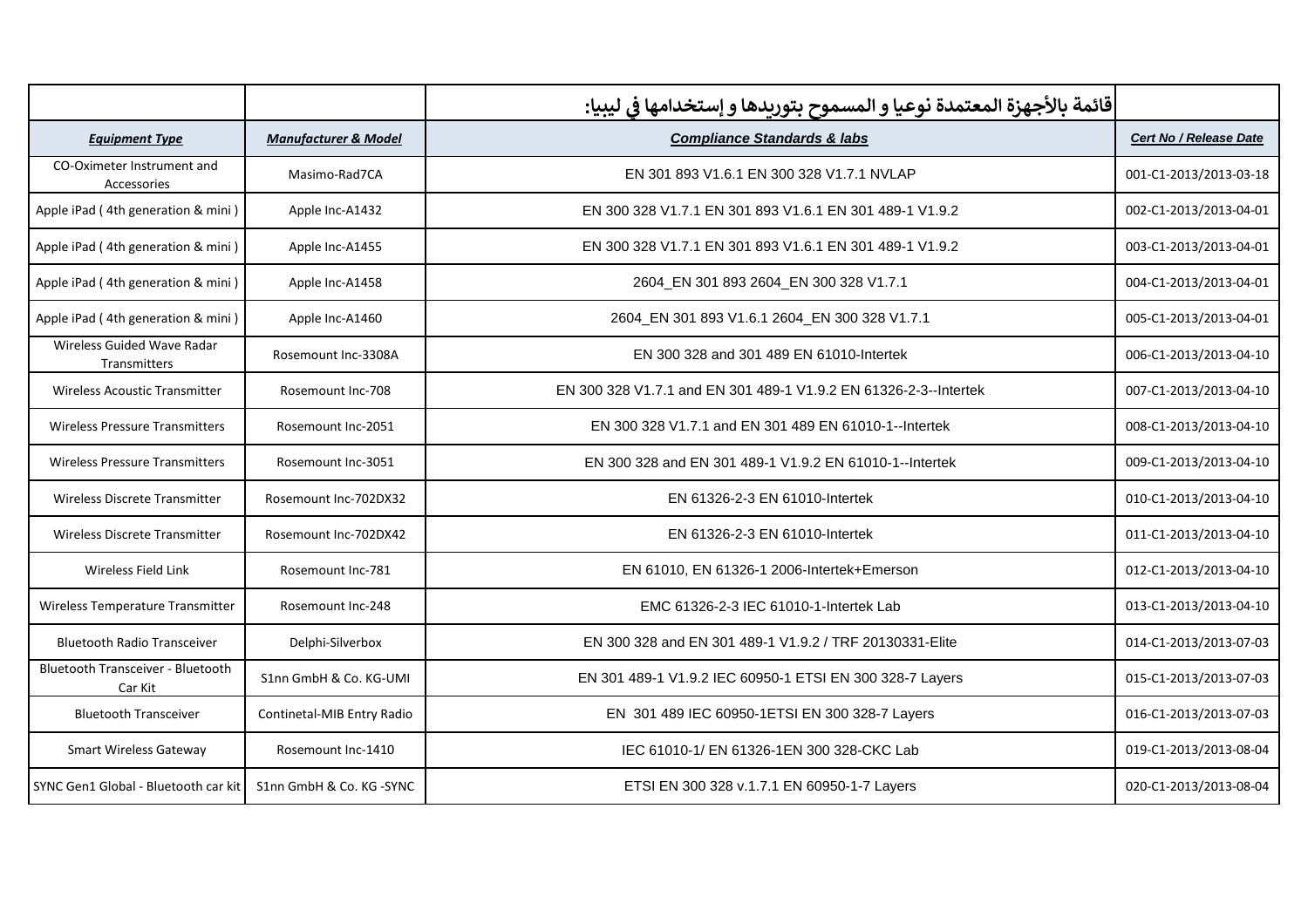| <b>Equipment Type</b>                                        | <b>Manufacturer &amp; Model</b>           | <b>Compliance Standards &amp; labs</b>                                                                               | <b>Cert No / Release Date</b> |
|--------------------------------------------------------------|-------------------------------------------|----------------------------------------------------------------------------------------------------------------------|-------------------------------|
| Dual Band WLAN Adapter                                       | TOSHIBA-WLM-40U                           | EN 301 489-17 EN 61000-4-2 EN 55022-CCS                                                                              | 017-C1-2013/2013-08-04        |
| <b>Bluetooth Car Kit For FORD Vehicles</b>                   | S1NN Gmbh&Co.KG-SCM                       | EN 301 489-1-17 EMC EN 300 328-EMITECH&7 Layers                                                                      | 018-C1-2013/2013-08-04        |
| Car Radio With Bluetooth And GPS<br>Receiver                 | Panasonic Gmbh-MIB-std                    | EN 301 489-1 V1.9.2 IEC 60950-1: 2006 ETSI EN 300 328 V1.7.1                                                         | 021-C1-2013/2013-08-28        |
| Head unit with WLAN and Bluetooth                            | Magneti Marelli S.P.A-EN1                 | ETSI EN 300 328 v.1.7.1 EN 60950-1 :2006                                                                             | 022-C1-2013/2013-08-28        |
| Car Radio With Bluetooth<br>Transceiver                      | <b>Continetal GMBH-VP2</b>                | EN 300 328 V1.7.1 EN 301 893 V1.6.1                                                                                  | 023-C1-2013/2013-08-28        |
| <b>WLAN Diagnostic tool for Vehicles</b><br>Service          | I+ME Actia Gmbh-<br><b>VCH/XENTRY</b>     | EN 301 489-1-17 EMC EN 300 328 IEC 60950-1                                                                           | 024-C1-2013/2013-08-28        |
| Head unit with WLAN and Bluetooth                            | Harman Becker Systems-NBT                 | ETSI EN 300 328 V1.7.1 EN 301 893 V1.6.1 EN 301 489-1                                                                | 025-C1-2013/2013-08-28        |
| Automotive Electronics Information<br><b>Head Unit</b>       | Johnson Inc-<br>MAZDA_GEN_65_CMU          | EN 301 489-1 V1.9.2 EN 60950 ETSI EN 300 328 V1.7.1                                                                  | 026-C1-2013/2013-09-08        |
| <b>Bluetooth Module For Telephone</b><br>And Streaming Audio | Johnson Controls Inc-MAZ                  | EN 301 489-1 V1.9.2 IEC 60950-1 ETSI EN 300 328 V1.7.1                                                               | 027-C1-2013/2013-12-03        |
| IPad Air                                                     | Apple Inc-A1474                           | EN 301 489-1 V1.9.2 EN 301 489-3 V1.4.1                                                                              | 028-C1-2013/2013-12-08        |
| IPad Mini                                                    | Apple Inc-A1489                           | EN 301 489-1 V1.9.2 EN 301 489-17 V2.2.1 IEC 60950                                                                   | 029-C1-2013/2013-12-08        |
| IPad Air                                                     | Apple Inc-A1475                           | EN 301 489-17 V2.2.1 IEC 60950                                                                                       | 030-C1-2013/2013-12-08        |
| <b>IPad Tablet Computer</b>                                  | Apple Inc-A1490                           | EN 301 489-24 V1.5.1 EN 301 489-3 V1.4.1-CETECOM Lab                                                                 | 031-C1-2013/2013-12-08        |
| Wireless 802.11 a/b/g Card Radio                             | Silex Technology Inc-SX-SDCAG             | EN 301 489-3-17 EN 300 328 V1.7.1 ETSI 301 489-1 V1.9.2 EN 60950-ZL Lab                                              | 032-C1-2013/2013-12-08        |
| Notebook with WLAN 802.11<br>a/b/g/n and analog modem        | Fujitsu Limited-LIFEBOOK S792             | EN 301 489 -3 -7 -24 EN 300 328 EN 62311                                                                             | 033-C1-2014/2014-01-27        |
| WIFI Module with 802.11 b/g/n RF<br>Module                   | Samsung Electronics Co., Ltd.-<br>WDF210M | ETSI 301 489-1 V1.9.2 2011 ETSI EN 300 328 V1.8.1-SGS                                                                | 034-C1-2014/2014-01-27        |
| <b>MOBILE PHONE</b>                                          | Apple Inc-iPhone SC A1507                 | Compliance according to the requirements of:<br>European Commission Directive 2004/104/EC & RTTE Directive 1999/5/EC | 035-C1-2014/2014-02-13        |
| Tablet device                                                | Apple Inc-ipad A1396                      | Compliance according to the requirements of:<br>European Commission Directive 2004/104/EC & RTTE Directive 1999/5/EC | 036-C1-2014/2014-02-13        |
| Tablet device                                                | Apple Inc-ipad A1395                      | Compliance according to the requirements of:<br>European Commission Directive 2004/104/EC & RTTE Directive 1999/5/EC | 037-C1-2014/2014-02-13        |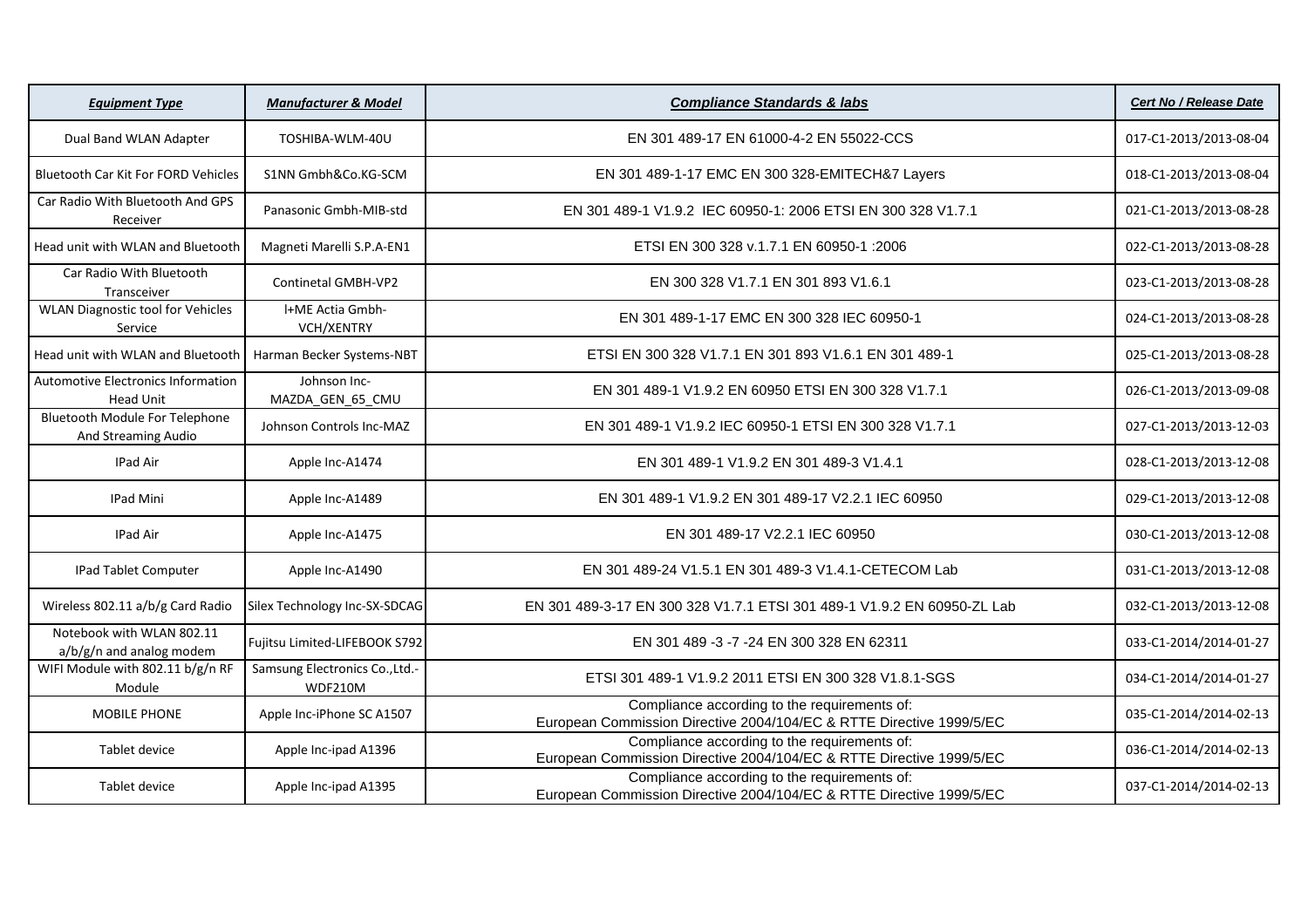| <b>Equipment Type</b>                                      | <b>Manufacturer &amp; Model</b>                  | <b>Compliance Standards &amp; labs</b>                                                                               | <b>Cert No / Release Date</b> |
|------------------------------------------------------------|--------------------------------------------------|----------------------------------------------------------------------------------------------------------------------|-------------------------------|
| <b>MOBILE PHONE</b>                                        | Apple Inc-iPhone SS A1457                        | Compliance according to the requirements of:<br>European Commission Directive 2004/104/EC & RTTE Directive 1999/5/EC | 038-C1-2014/2014-02-13        |
| <b>MOBILE PHONE</b>                                        | Apple Inc-iPhone 4S A1387                        | Compliance according to the requirements of:<br>European Commission Directive 2004/104/EC & RTTE Directive 1999/5/EC | 039-C1-2014/2014-02-13        |
| Tyre pressure system                                       | <b>Continental Automotive</b><br>GmbH-S180150008 | Compliance according to the requirements of:<br>European Commission Directive 2004/104/EC & RTTE Directive 1999/5/EC | 040-C1-2014/2014-02-19        |
| <b>Multifunction Printer</b>                               | Canon Inc-F161302                                | EN 55024 EN 61000 3-3 IEC 60950-1: 2005-VLAC Lab                                                                     | 041-C1-2014/2014-03-04        |
| <b>Multifunction Printer</b>                               | Canon Inc-K10387                                 | EN 55022 : 2010 EN 61000 3-3 EN 300 328 V1.7.1 IEC 60950-1-UL Lab                                                    | 042-C1-2014/2014-03-04        |
| <b>Multifunction Printer</b>                               | Canon Inc-K10388                                 | EN 300 328 V1.7.1 ETSI 301 489-17 V2.2.1 EN 60950-1 EN 61000 3-2                                                     | 043-C1-2014/2014-03-04        |
| <b>Multifunction Printer</b>                               | Canon Inc-K164102                                | ETSI 301 489-1 V1.9.2 2011 EN 55024 EN 61000 EN 300 328 V1.7.1-Nemko+UL                                              | 044-C1-2014/2014-03-04        |
| Wi-Fi Transmitter                                          | SAMSUNG Electronics Co., Ltd-<br><b>WEG720B</b>  | ETSI EN 301 893 V1.7.1 2012 EN 301 489-1 V1.9.2 EN 300 440-1-DIGITAL EMC                                             | 045-C1-2014/2014-03-04        |
| <b>Smart Touch Control</b>                                 | SAMSUNG Electronics Co., Ltd-<br><b>RMCTPH</b>   | EN 301 489-1 V1.9.2 EN 300 328 V1.8.1 EN 62311 IEC 60950-1-Nemko Lab                                                 | 046-C1-2014/2014-03-04        |
| Automotive Short range radar                               | Hella KGaA Hueck &Co.-LAC<br>2.0                 | EN 301 489-1V1.8.1 EN 301 489-1V1.4.1 EN 60950-1                                                                     | 047-C1-2014/2014-03-10        |
| Automotive Short range radar                               | Hella KGaA Hueck &Co.-<br><b>BSD3.0</b>          | EN 301 489-1-3 EN 302 858-2 V1.2.1 EN 60950-1-m.dudde                                                                | 048-C1-2014/2014-03-10        |
| Automotive Short range radar                               | Robert Bosch GmbH-MQB<br><b>BCM</b>              | Compliance according to the requirements of:<br>European Commission Directive 2004/104/EC & RTTE Directive 1999/5/EC | 049-C1-2014/2014-03-10        |
| MIB2 Entry                                                 | LG Electronics Inc-MIB2                          | ETSI 301 489-1 V1.9.2 2011 ETSI 301 489-17 V2.2.1-SGS                                                                | 050-C1-2014/2014-03-13        |
| Head Unit Bluetooth Technology                             | Delphi Deutschand GmbH-<br>MIB2 STD              | EN 301 489-1 V1.9.2 2011- EN 300 328 V1.8.1-7 Layers                                                                 | 051-C1-2014/2014-03-13        |
| WLAN Module Installed On Personal<br>Computer              | PANASONIC CORPORATION-<br>$CF-D1G$               | EN 300 328 V1.7.1:2006 - IEC 60950-1-UL                                                                              | 052-C1-2014/2014-03-20        |
| <b>Wireless LAN Module</b>                                 | Canon Inc.-K30357                                | EN301489-1 EN301 489-17 EN 300 328 V1.7.1 2006-UL                                                                    | 053-C1-2014/2014-05-14        |
| <b>Wireless LAN Module</b>                                 | Canon Inc.-K30345                                | EN301489-1 EN301489-17 EN 300 328 EN 60950-UL Lab                                                                    | 054-C1-2014/2014-05-14        |
| <b>Laser Multifunction Printer Fax Plus</b><br><b>WLAN</b> | Canon Inc-F164802                                | EN 55024 EN 61000-4 EN 61000-3-2-VLAC Lab                                                                            | 055-C1-2014/2014-05-14        |
| Wireless LAN Module                                        | Canon Inc-K30356                                 | RTTE EN62311 EN301489 EN 60950-UL Lab                                                                                | 056-C1-2014/2014-05-14        |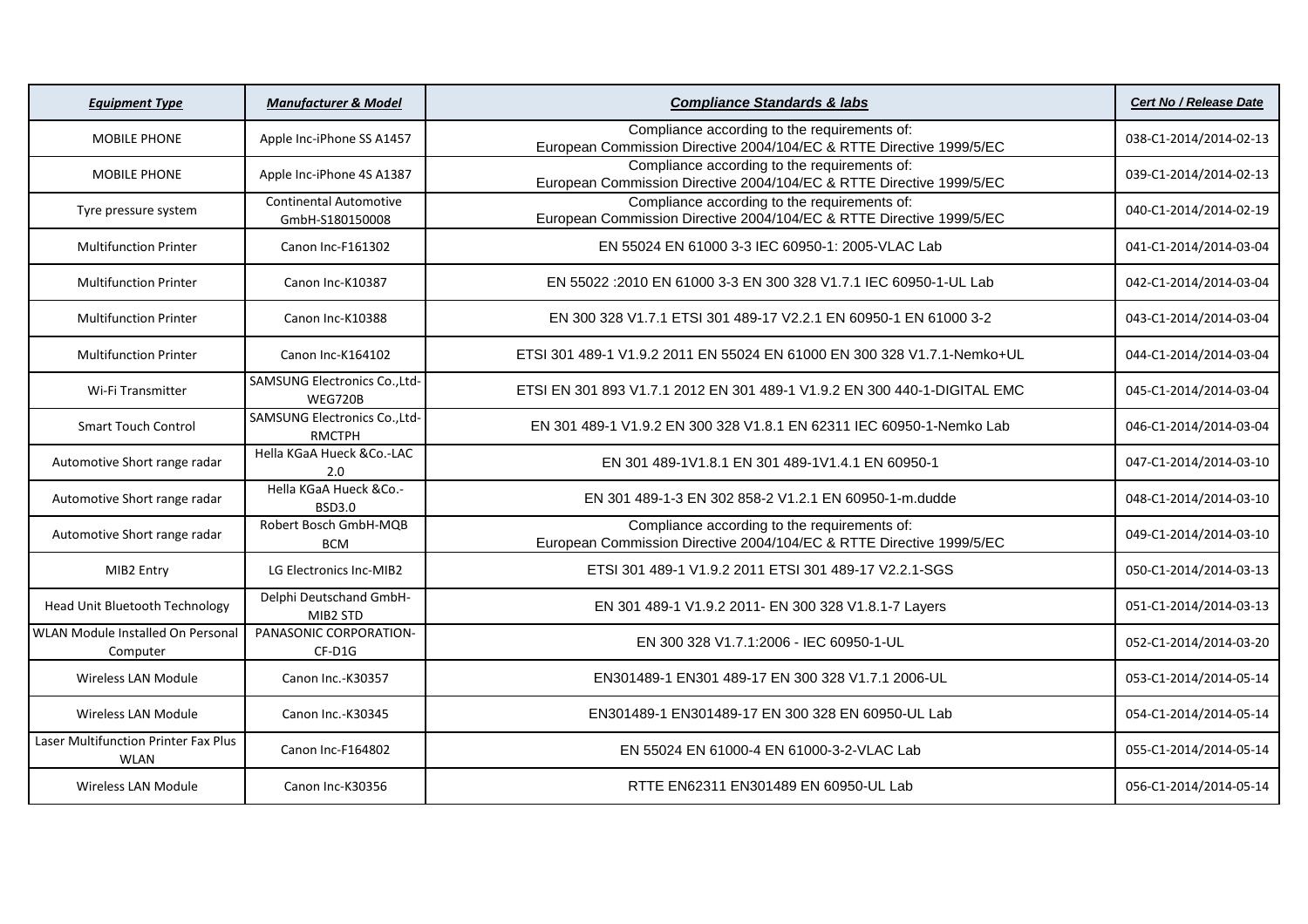| <b>Equipment Type</b>                                 | <b>Manufacturer &amp; Model</b>                    | <b>Compliance Standards &amp; labs</b>                                                                               | <b>Cert No / Release Date</b> |
|-------------------------------------------------------|----------------------------------------------------|----------------------------------------------------------------------------------------------------------------------|-------------------------------|
| Notebook                                              | Fujitsu Limited-LIFEBOOK E734                      | EN 55024 EN 301 489-1 V1.9.2 EN 61000-3-3-DAKKS Lab                                                                  | 057-C1-2014/2014-05-14        |
| Laser Multifunction Printer Fax Plus<br><b>WLAN</b>   | Canon Inc-F164702                                  | EN 60950 EN 62311 EN 55022-VLAC Lab                                                                                  | 058-C1-2014/2014-05-14        |
| Intermec CN70E Module Computer-<br>Head Held Computer | Intermec Technologies<br>Corporation-1000CP02U     | EN 300 328 V1.7.1 EN 301 489-17 V2.1.1-NVLAP                                                                         | 059-C1-2014/2014-06-16        |
| Vehicle Immobilize System                             | <b>Continental Automotive</b><br>GmbH-A2C53295073  | EN 300 330-1-2 EN 301 489-1-3 EN 60950-m.dudde lab                                                                   | 060-C1-2014/2014-06-18        |
| wireless data Transmitter                             | Rosemount Inc-775                                  | EN 61326-1:2006 ETSI EN 300 328 v1.8.1 EN 301 489-17-Intertek                                                        | 061-C1-2014/2014-06-30        |
| <b>Compact Photo Printer</b>                          | Conon Inc-Selphy CP910                             | EN301 489-17 V2.1.1 EN 300 328 V1.7.1 2006-UL Lab                                                                    | 062-C1-2014/2014-06-30        |
| Wireless LAN Module                                   | Canon Inc-WM217                                    | EN301 489-1 V1.8.1 EN 60950-1-UL Lab                                                                                 | 063-C1-2014/2014-06-30        |
| <b>Wireless LAN Module</b>                            | Canon Inc-WM218                                    | EN301 489-17 V2.1.1 2009 EN 300 328 V1.7.1-UL                                                                        | 064-C1-2014/2014-06-30        |
| <b>Wireless LAN Module</b>                            | Canon Inc-WM223                                    | EN301 489-17 V2.2.1 EN 300 328 V1.7.1 EN 60950-1-UL Lab                                                              | 065-C1-2014/2014-06-30        |
| Digital Camera                                        | Canon Inc-Powershot SX280                          | EN301 489-17 V2.1.1 EN 300 328 V1.7.1 EN 60950-1-UL Lab                                                              | 066-C1-2014/2014-06-30        |
| <b>Wireless Router</b>                                | Wyse technology LLC-Tx0D                           | EN 301 893 V1.6.1 EN 300 328 V1.7.1 EN 62311-TAF Lab                                                                 | 067-C1-2014/2014-06-30        |
| Wireless LAN Module                                   | Canon Inc-WM219                                    | EN 301 489-1 V1.9.1 2011 EN 300 328 V1.7.1 2006-UL                                                                   | 068-C1-2014/2014-06-30        |
| Keyless Entry System                                  | <b>Continental Automotive</b><br>GmbH-S180222004   | EN 301 489-1-3 EN 300 220-1-2 EN 300 330-1-2 EN 60950-1                                                              | 069-C1-2014/2014-07-06        |
| Keyless Entry System                                  | <b>Continental Automotive</b><br>GmbH-S180227006   | EN 301 489-1-3 EN 300 220-1-2 EN 300 330-1-2 EN 62479                                                                | 069-C1-2014/2014-07-06        |
| Keyless Entry System                                  | <b>Continental Automotive</b><br>GmbH-A2C91227100  | EN 301 489-1-3 EN 300 220-1-2 EN 300 330-1-2 EN 60950-1                                                              | 069-C1-2014/2014-07-06        |
| RF Remote Control System                              | <b>Continental Automotive</b><br>GmbH-A2C 31348400 | Compliance according to the requirements of:<br>European Commission Directive 2004/104/EC & RTTE Directive 1999/5/EC | 070-C1-2014/2014-09-01        |
| RF Remote Control System                              | <b>Continental Automotive</b><br>GmbH-5WK50165     | EN 300 220-1 EN 301 489-1-3 EN 60950-1-m.dudde                                                                       | 071-C1-2014/2014-09-14        |
| Radio Frequency Transmitter                           | <b>Continental Automotive</b><br>GmbH-KR5876268    | EN 300 220-1-2 EN 300 330-1-2 EN 301 489-1-3 EN 60950-1                                                              | 072-C1-2014/2014-09-14        |
| Keyless Vehicle Module                                | <b>Continental Automotive</b><br>GmbH-KR586013500  | EN 300 330-1-2 EN 301 489-1-3 EN 60950-1-m.dudde lab                                                                 | 073-C1-2014/2014-09-14        |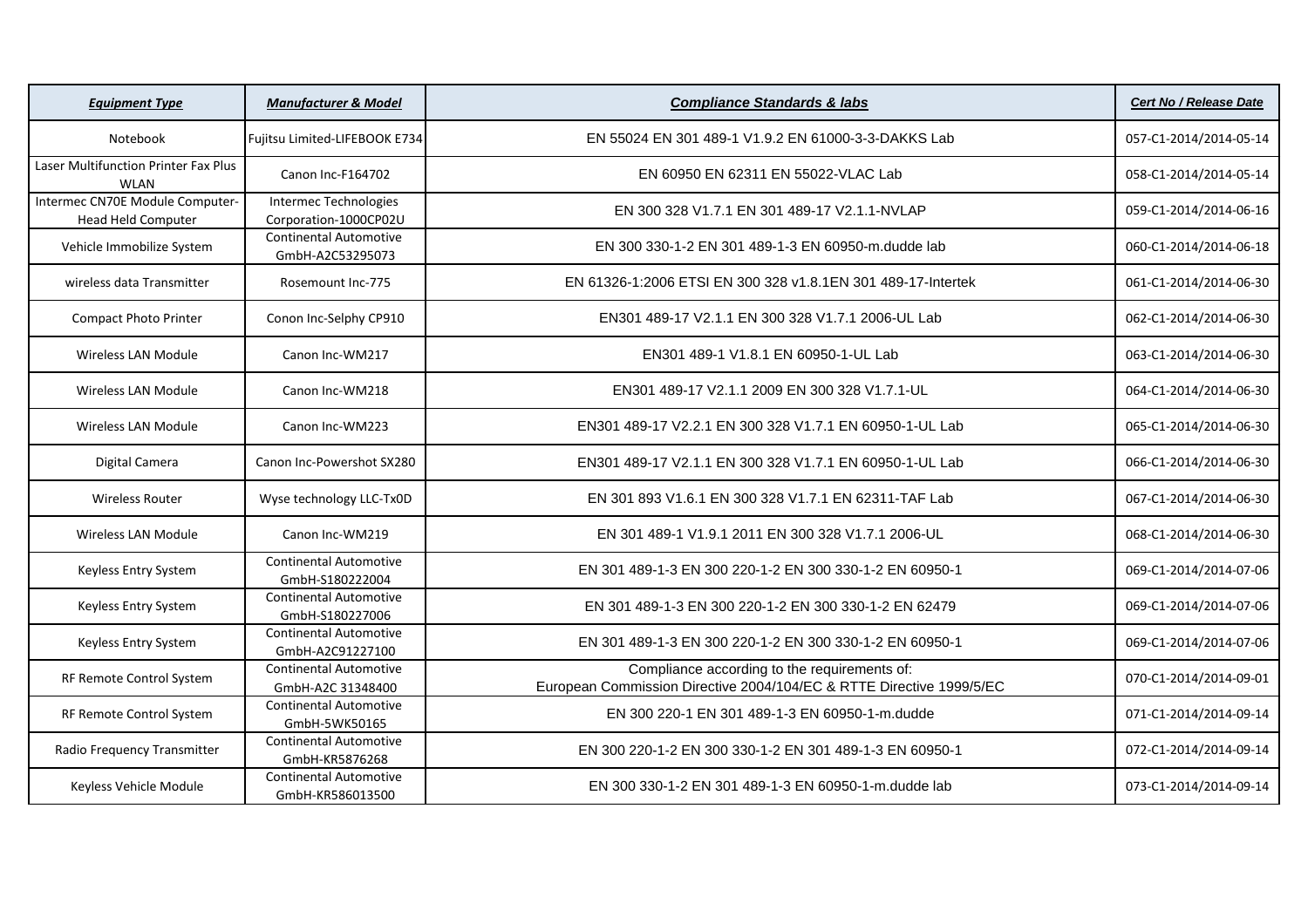| <b>Equipment Type</b>                                          | <b>Manufacturer &amp; Model</b>                        | <b>Compliance Standards &amp; labs</b>                                 | <b>Cert No / Release Date</b> |
|----------------------------------------------------------------|--------------------------------------------------------|------------------------------------------------------------------------|-------------------------------|
| VehiclePassive Entry/Star System                               | <b>Continental Automotive</b><br>GmbH-M3NA2C738448     | EN 300 330-1,-2 EN 301 489-1-3 EN 60950-1 EN 62369-1-m.dudde           | 074-C1-2014/2014-09-14        |
| Keyless Entry System                                           | <b>Continental Automotive</b><br>GmbH-A2C31244300      | EN 300 220-2 V2.3.1 EN 300 330-1-2 EN 301 489-1-m.dudde                | 075-C1-2014/2014-09-14        |
| Receiver Keyless Entry System                                  | Delphi Deutschand GmbH-<br>FO3-AM433RX                 | ETSI EN 300 220-1-2 V2.3.1 EN 301 489-1 v1.9.2 EN 60950-mikes          | 076-C1-2014/2014-09-14        |
| <b>Wireless Tire Pressure And</b><br><b>Temperature Sensor</b> | Schrader Electronics Limited-<br>AG2SZ4                | EN 60950 EN 300 220-2 EN 301 489-1 v1.9.2                              | 077-C1-2014/2014-09-14        |
| Keyless Entry System                                           | Valeo Securite Habitacle-<br>A08TBB                    | ETSI EN 300 220-1-2 V2.3.1 ETSI EN 301 489-3 V1.4.1-CETECOM            | 078-C1-2014/2014-09-14        |
| <b>Bluetooth Car Kit System</b>                                | Ford Motor Company-<br>KMHSG1P1                        | EN 300 328 V1.8.1 2012 EN 301 489 2011 EN 60950-1-7 Layers             | 079-C1-2014/2014-09-14        |
| Passive Anti Theft System (PATS)<br><b>Transceiver Module</b>  | <b>OMRON Automotive</b><br>Electronics Inc-OUC11545917 | EN 301-489: 2011 IEC 60950-1:2005/A1:2009 EN 300-330: 2010             | 080-C1-2014/2014-09-14        |
| Mobile Phone With Multimedia<br><b>Functions</b>               | Apple Inc-A1586                                        | EN 60950-1 EN 301 489-3 V1.6.1 EN 300 440-2 V1.4.1 EN 300 328 V1.8.1   | 081-C1-2014/2014-10-08        |
| Mobile Phone With Multimedia<br>Functions                      | Apple Inc-A1524                                        | EN 50360 EN 301 489-7 V1.3.1 EN 300 328 V1.8.1 EN 301 893 V1.7.1       | 082-C1-2014/2014-10-08        |
| <b>Immobilization System</b>                                   | <b>Continental Automotive</b><br>GmbH-A2C31732200      | EN 300 330-1V1.5.1 EN 301 489-3 V1.4.1 acc. to EN 60950-1--m.dudde Lab | 083-C1-2014/2014-10-14        |
| <b>Head Unit Bluetooth</b>                                     | Technisat Digital-MIB STD2                             | IEC 60950-1:2005 EN 301 489-1 v1.9.2 2011 ETSI EN 300 328              | 084-C1-2014/2014-11-02        |
| <b>Remote Controller</b>                                       | Ohsung Electronics Co., Ltd-<br><b>NGI HKR</b>         | EN 301 489-1 V1.9.2 EN 301 489-17 V2.2.1 EN 60950-1-LTA                | 085-C1-2014/2014-11-02        |
| Genetic Sequencer                                              | Illumina Inc-<br>Miseq, MiseqDX, MiseqGX               | EN 61326-1:2006 55011/A2 EN 61000-3-2 IEC 61010-1-TUV                  | 086-C1-2014/2014-11-02        |
| Tablet device                                                  | Apple Inc-A1600                                        | IEC 60950-1:2005 EN 301 893 V1.7.1-CETECOM                             | 087-C1-2014/2014-11-02        |
| Tablet device                                                  | Apple Inc-A1599                                        | ETSI EN 300 328 V1.8.1 EN 301 893 V1.7.1-CETECOM                       | 088-C1-2014/2014-11-02        |
| Tablet device                                                  | Apple Inc-A1567                                        | EN 301 489-1 V1.9.2 IEC 60950-1:2005 EN 301 511 V9.0.2                 | 089-C1-2014/2014-11-02        |
| Tablet device                                                  | Apple Inc-A1566                                        | EN 301 489-1 V1.9.2 EN 301 489-17 V2.2.1 EN 50566-UL                   | 090-C1-2014/2014-11-02        |
| Automotive long Range Radar                                    | ROBERT BOSCH GmbH-LRR4                                 | ETSI EN 301 489-1 V1.9.2 EN 301 091-1 V1.3.3 IEC 60950-1               | 091-C1-2014/2014-11-02        |
| Programmer For Implant Device                                  | <b>Medtronic Inc-Carelink Encore</b><br>29901          | EN 301 489-17 V2.1.1 EN 301 489-31 V1.1.1-NORTHWEST                    | 092-C1-2014/2014-11-02        |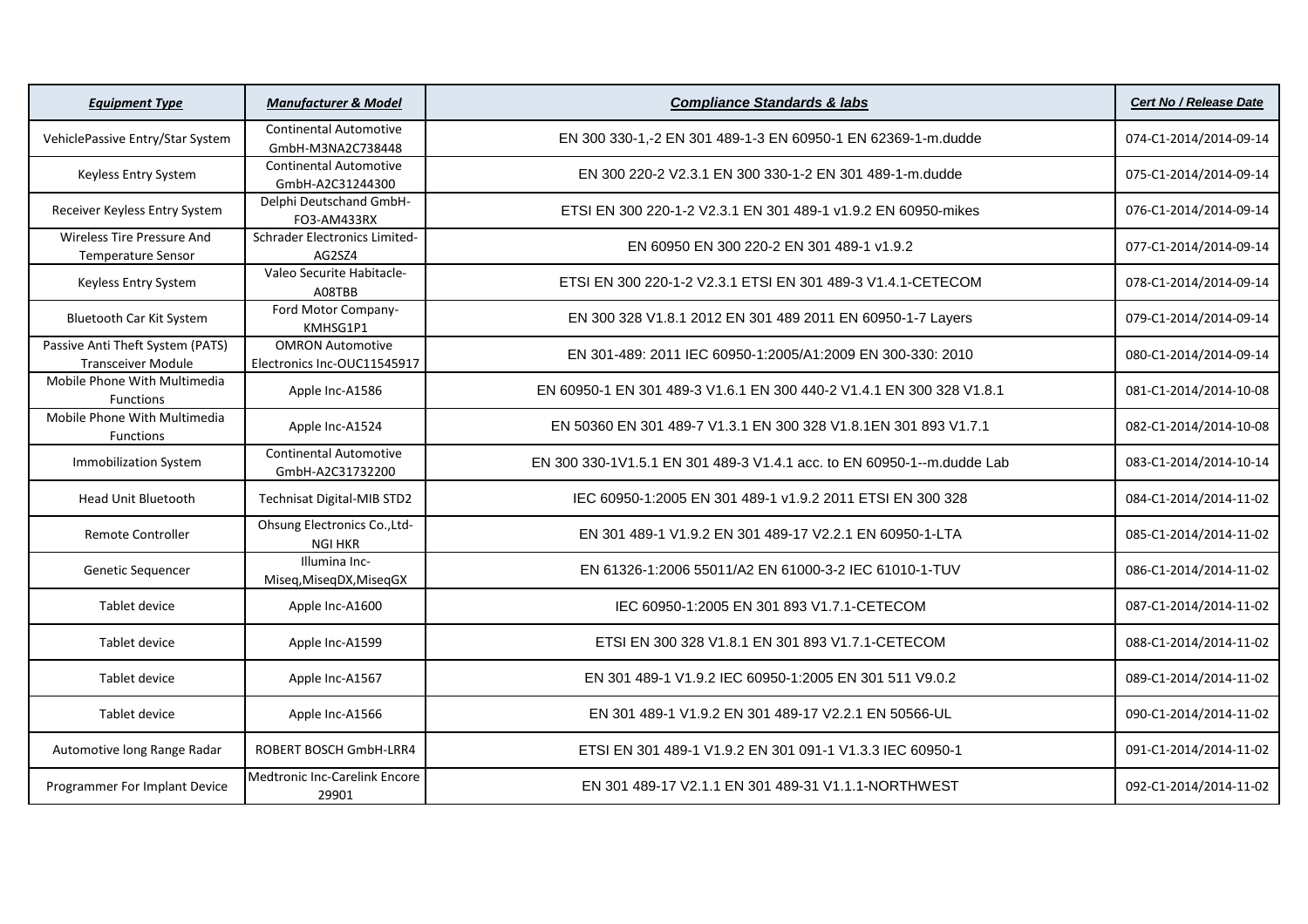| <b>Equipment Type</b>                                    | <b>Manufacturer &amp; Model</b>                       | <b>Compliance Standards &amp; labs</b>                                              | <b>Cert No / Release Date</b> |
|----------------------------------------------------------|-------------------------------------------------------|-------------------------------------------------------------------------------------|-------------------------------|
| RaCAM / Radar Equipment                                  | Delphi Electronics And Safety-<br>L2C0054TR           | EN 301-091: 2014 EN 301-489: 2011 EN 62311:2008-RTL                                 | 093-C1-2014/2014-11-13        |
| Personal Computer                                        | PANASONIC CORPORATION-<br>CF-534                      | EN 300 328 V1.8.1 EN 301 893 V1.7.1 EN 55024 EN 301 489-17-UL                       | 094-C1-2014/2014-11-13        |
| Tire Pressure Monitoring Transmitter                     | <b>Schrader Electronics-BB5T-</b><br>1A180-AA         | EN 300 220-3 Edition 2000 ETSI EN 301 489-3 V1.4.1 EN 60950-MIRA                    | 095-C1-2014/2014-11-16        |
| Narrowband Automotive Short<br>Range Radar               | Autoliv ASP Inc-6266260                               | EN 301-489: 2011 ETSI EN 302 858-1 V1.2.1 EN 60950-1-COMPLIANCE WW INC              | 096-C1-2014/2014-11-16        |
| <b>Electronically Scanned Radar</b>                      | Delphi Electronics& Safety-<br>L2C0051TR              | EN 301 091 EN 62311 EN 301-489: 2011-09 IEC 60950-1:2005/A1:2009-RTL Lab            | 097-C1-2014/2014-11-16        |
| Car Head Unit With Bluetooth                             | Visteon Corporation-VE-BT001                          | ETSI EN 300 328 V1.7.1 EN 301 489-1 V1.9.2 EN 55013 IEC 60950-1- 7 Layers           | 098-C1-2014/2014-11-16        |
| <b>RF Receiver</b>                                       | Lear Automotive Services-<br>ZAFT6BCM                 | EN 300-220: 2010 EN 301-489: 2011 IEC 60950-1:2005/A1:2009-RTL Lab                  | 099-C1-2014/2014-11-16        |
| Short Range Radar                                        | Automotive Distance Control<br>System GmbH-SRR2-B     | EN 301 489-1-3 EN 302 858-1-2 V1.2.1 EN 60950-1 EN 62311- m.dudde                   | 100-C1-2014/2014-11-16        |
| Tire Pressure Monitoring Transmitter                     | Schrader Electronics-DV6T-<br>1A180-AA                | EN 300 220-2 V2.3.1 : 2010 ETSI EN 301 489-3 V1.4.1 IEC 60950-1-MIRA                | 101-C1-2014/2014-11-16        |
| Cellular Router                                          | CalAmp Wireless Networks-<br>PL641                    | EN 62311:2008 EN 13309: 2010 EN 301 489-1 V1.9.2 I EN 301 908-1 V6.2.1 IEC 60950-1  | 102-C1-2014/2014-12-01        |
| <b>Satellite Telematics Router</b>                       | CalAmp Wireless Networks-<br>PL631                    | ETSI EN 301 489-1 V1.9.2 EN 301 489-20 V1.2.1 EN 301 489-1 V1.8.1 EN 301 441 V1.1.1 | 103-C1-2014/2014-12-01        |
| Main-Unit With BT, WLAN, GPS,<br>GSM, UMTS, LTE Receiver | Harman Becker Automotive<br>Systems GmbH-MIB2 Main-   | ETSI EN 300 328 V1.7.1 EN 300 440-1 V1.6.1 EN 301 489-1 V1.9.2 EN 301 511 V9.0.2    | 104-C1-2014/2014-12-01        |
| Audi Phone Module<br>GSM+UMTS + LTE)                     | Harman Becker Automotive<br>Systems GmbH-PPIS LTE     | ETSI EN 301 489-1 V1.9.2 ETSI EN 301 489-24 V1.5.1 EN 301 489-17 V2.1.1 IEC 60950-1 | 105-C1-2014/2014-12-01        |
| Audi MIB Phone Module<br>GSM+UMTS)                       | Harman Becker Automotive<br>Systems GmbH-PPIS UMTS IV | ETSI EN 301 489-24 V1.5.1 EN 301 489-7 V1.3.1 IEC 60950-1 EN 301 511 V9.0.2         | 106-C1-2014/2014-12-01        |
| <b>Multifunction Facsimile Machine</b>                   | <b>Canon Inc-F189500</b>                              | EN 60950-1 :2006 EN 55024 2010 EN 62311 EN 55022 EN 61000-3-2                       | 001-C2-2014/2014-03-04        |
| <b>Multifunction Facsimile Machine</b>                   | Canon Inc-F162004                                     | EN 62311 EN 55022 EN 55024 EN 61000-2-3 EN 60950-1 :2006                            | 002-C2-2014/2014-03-04        |
| <b>Multifunction Facsimile Machine</b>                   | <b>Canon Inc-F189505</b>                              | EN 61000-2-3 EN 62301 EN 55024 : 2010 EN 60950-1 : 2006 EN 62311                    | 003-C2-2014/2014-03-04        |
| <b>Multifunction Facsimile Machine</b>                   | Canon Inc-F162002                                     | EN 62301 EN 62311 EN 55022 EN 55024 EN 60950-1 :2006                                | 004-C2-2014/2014-03-04        |
| <b>Multifunction Facsimile Machine</b>                   | Canon Inc-F151100                                     | EN 60950-1 : 2006 EN 62311 EN 55022 EN 55024 EN 61000-2-3 EN 62301                  | 005-C2-2014/2014-03-04        |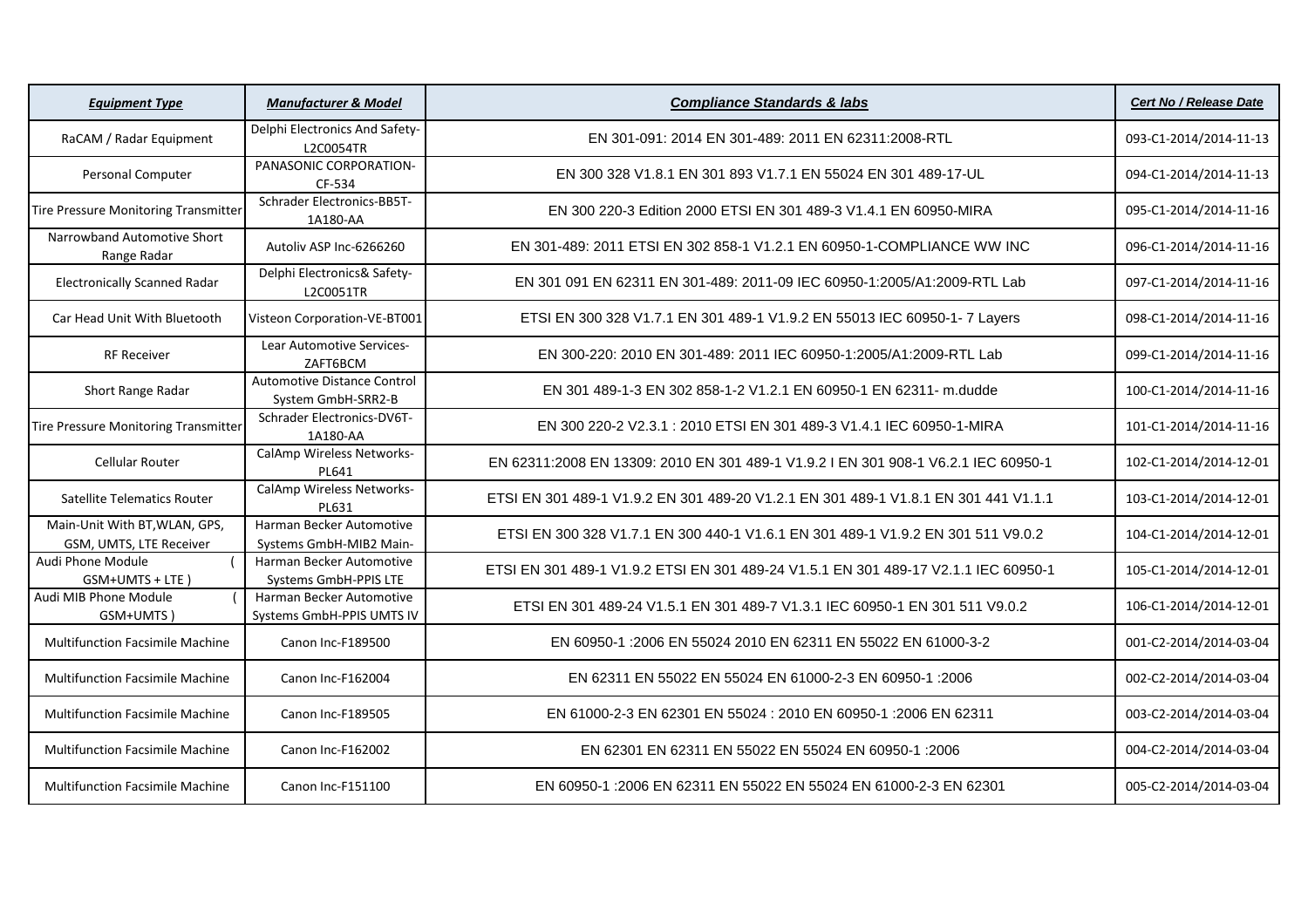| <b>Equipment Type</b>                                        | <b>Manufacturer &amp; Model</b>                          | <b>Compliance Standards &amp; labs</b>                                                              | <b>Cert No / Release Date</b> |
|--------------------------------------------------------------|----------------------------------------------------------|-----------------------------------------------------------------------------------------------------|-------------------------------|
| <b>Multifunction Facsimile Machine</b>                       | Canon Inc-K10386                                         | ETSI EN 301 489-1 V1.9.2 EN 301 489-17 V2.2.1 EN 60950-1 :2006                                      | 006-C2-2014/2014-03-04        |
| <b>Multifunction Facsimile Machine</b>                       | Canon Inc-F190502                                        | EN55024 : 2010 EN 60950-1 :2006 EN 62311 EN 55022 EN 61000-3-3 :2008 EN 62301                       | 007-C2-2014/2014-05-14        |
| <b>Multifunction Facsimile Machine</b>                       | Canon Inc-F161602                                        | EN 60950-1 :2006 EN 62311 EN 55022 EN 55024 EN 61000-2-3 EN 62301-TÜV Rheinland                     | 008-C2-2014/2014-05-14        |
| BMW EntryNav Head Unit With BT,<br>GPS and WLAN Technologies | Harman Automotive<br>Electronics Systems Co. Ltd-        | ETSI EN 300 328 V1.8.1 ETSI EN 300 440-2 V1.4.1 ETSI EN 301 489-24 V1.5.1 EN 60950-1                | 107-C1-2014/2014-12-23        |
| Digital Camera                                               | NIKON CORPORATION-<br>COOLPIX L840                       | ETSI EN 300 328 V1.8.1 ETSI EN 301 489-17 V2.2.1 EN 60950-1-ATC Lab+QTK lab                         | 108-C1-2014/2014-12-23        |
| vehicular radar SRR2                                         | Delphi Electronics & Safety-<br><b>L2C0055TR</b>         | EU: EN 301-091 EU: EN 301-489 EN 60950-1:2006/A2:2013-RTL Lab                                       | 109-C1-2015/2015-01-13        |
| Automotive tire pressure monitoring<br>(TPM) system          | <b>TRW Automotive Electronics</b><br><b>U.S. LLC-70T</b> | ETSI EN 301 489-1 V1.9.2 ETSI EN 301 489-3 V1.4.1 EN 300 220-2 V2.4.1 EN 60950-1- Eurofins          | 110-C1-2015/2015-01-15        |
| Wireless Temperature Transmitter                             | Rosemount Inc-248DX                                      | ETSI EN 300 328 v1.8.1 EN 301 489-17 V2.2.1 IEC 61010-1 EN 62479(SAR) EN 50371-Intertek             | 111-C1-2015/2015-01-22        |
| MIB2 Entry                                                   | LG Electronics Inc-MIB2                                  | EN 55013:2001 ETSI EN 301 489-1 V1.9.2 EN 300 328 V1.8.1 EN 60065-SGS Lab                           | 112-C1-2015/2015-01-27        |
| MIB2 Entry                                                   | LG Electronics Inc-MIB2 PQ                               | IEC 60065 ETSI EN 300 328 V1.8.1 EN 301 489-1 V1.9.2 EN 55020:2007/A11 EN 301 489-17 V2.2.1         | 113-C1-2015/2015-01-27        |
| <b>RADIO NAVIGATION</b>                                      | LG Electronics Inc-LANR14                                | ETSI EN 300 328 V1.8.1 EN 300 440-1 V1.6.1 EN62479 EN 55020:2007+A1 IEC 60065-HCT Lab               | 114-C1-2015/2015-01-28        |
| <b>Tablet Device</b>                                         | Pegatron Corporation-SDIS1                               | ETSI EN 301 489-1 V1.9.2 ETSI EN 301 489-3 V1.6.1 ETSI EN 300 328 V1.8.1 EN 60950-1-CETECOM         | 115-C1-2015/2015-02-09        |
| Transmitter                                                  | Valeo Comfort And Driving<br>Assistance-A08TEA           | ETSI EN 300 220-1 V2.4.1 ETSI EN 301 489-1 V1.9.2 EN 301 489-3 V1.6.1 IEC 60950-1: 2005-CETECOM     | 116-C1-2015/2015-02-09        |
| Multimedia Navigation System With<br>Bluetooth, WLAN, GPS    | Pobert Bosch Car Multimedia<br>GmbH-NG 2.5 HMI           | IEC 60950-1: 2005 (2nd Edition) EN 62 311:2008 IEC 62311:2007 (Modified) EN 301 489-17 V2.2.1       | 117-C1-2015/2015-02-09        |
| Digital Car Audio System                                     | HYUNDAI MOBIS Co., Ltd-<br>AC111DKMG                     | EN 55013:2013 EN 61000-3-2 : 2006 EN 55020:2007 EN 301 489-1 V1.9.1 EN 300 328 V1.8.1-Dt&C Lab      | 118-C1-2015/2015-02-23        |
| Tyre Pressure System                                         | <b>Continental Automotive</b><br>GmbH-S180052028         | EN 300 220-2 v2.1.1 EN 301 489-1 V1.6.1 EN 60950-1: 2006-m.dudde Lab                                | 119-C1-2015/2015-03-16        |
| <b>Short Range Device</b>                                    | <b>Continental Automotive</b><br>Distance Control System | ETSI EN 301 489-1 V1.9.2 ETSI EN 301 489-3 V1.6.1 EN 302 858-1 V1.2.1 IEC 60950-1: 2005-CETECOM Lab | 120-C1-2015/2015-03-18        |
| Automotive Short Range Radar                                 | Hella KGaA Hueck & Co.-LCA<br>2.0A                       | EN 302 858 V1.3.1 EN 301 489-3 V1.6.1 IEC 60950-1-m.dudde Lab                                       | 121-C1-2015/2015-03-19        |
| Remote Keyless Entry Transmitter                             | ALPS Electric ( North America<br>) Inc.-387              | ETSI EN 300 220-2 V2.4.1 EN 300 220-1 V2.4.1 EN 301 489-1 v1.9.2 IEC 60950-1-7 Layers               | 122-C1-2015/2015-03-26        |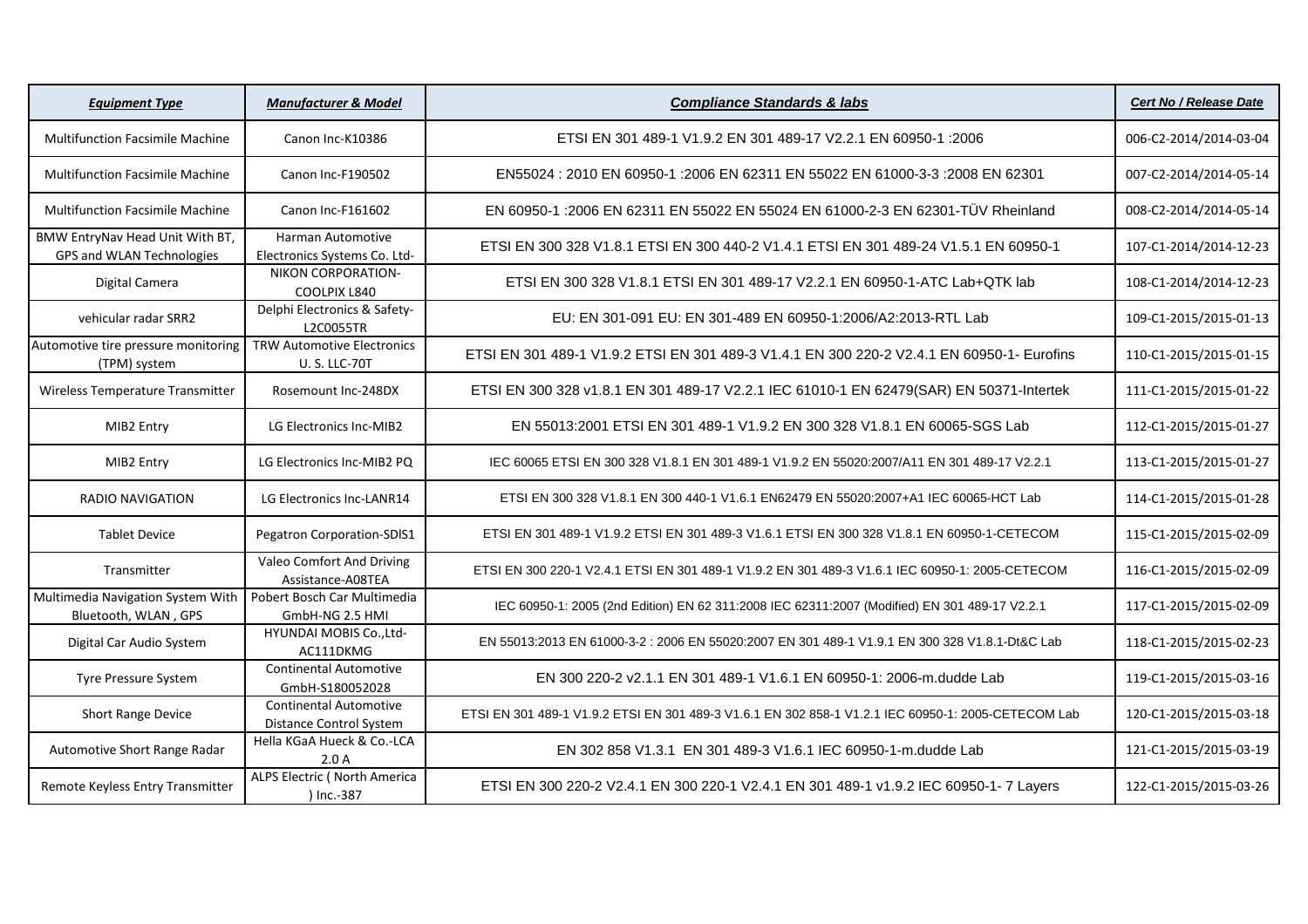| <b>Equipment Type</b>                                            | <b>Manufacturer &amp; Model</b>                           | <b>Compliance Standards &amp; labs</b>                                                               | Cert No / Release Date |
|------------------------------------------------------------------|-----------------------------------------------------------|------------------------------------------------------------------------------------------------------|------------------------|
| Transceiver for Keyless Entry System                             | Delphi Deutschland GmbH.-<br>FO4-AM868TRX                 | ETSI EN 300 220-1 V2.4.1 EN 300 220-2 V2.4.1 EN 301 489-1 V1.9.2 EN 301 489-3 V1.6.1-CSA Group Lab   | 123-C1-2015/2015-03-26 |
| Car Audio With Bluetooth                                         | Humax Automotive Co., Ltd-<br>HAGM1006                    | ETSI EN 301 489-1 V1.9.2 EN 301 489-17 V2.2.1 EN 300 328 V1.8.1 IEC EN 60065-LTA&M() VON Lab         | 124-C1-2015/2015-03-26 |
| Tire Pressure Monitoring System                                  | Lear Corporation, Electrical<br>And Electronics Division- | ETSI EN 300-330-1 V1.5.1 IEC 60950-1: 2005 (2nd Edition)-University of Michigan Radiation Laboratory | 125-C1-2015/2015-03-26 |
| Bi-Directional & Handheld Keyfob<br>Transceiver (PEPS) Systems   | <b>Continental Automotive</b><br>GmbH-A2C31243600         | EN 300 220-2 V2.3.1 EN 301 489-1 V1.8.1 EN 301 489-3 V1.4.1 IEC 60950-1 EN 62479:2010-m.dudde Lab    | 126-C1-2015/2015-04-06 |
| Wi-Fi Transmitter                                                | Samsung Electronics Co., Ltd-<br><b>WDH720Q</b>           | EN 300 328 V1.8.1 EN 300 440-1 V1.6.1 EN 301 893 V1.7.1 EN 301 489-1 V1.9.1 IEC 60950-1-Dt&C Lab     | 127-C1-2015/2015-04-08 |
| Tire Pressure Monitoring System                                  | <b>Continental Automotive</b><br>GmbH-S180052056          | EN 300 220-2 V2.3.1 EN 301 489-1 V1.9.1 EN 301 489-3 V1.4.1 IEC 60950-1 EN 62479:2010-m.dudde Lab    | 128-C1-2015/2015-05-06 |
| <b>Wireless Totalizing Transmitter</b>                           | Rosemount Inc.-705                                        | EN 301 489-17 V 2.2.1 IEC 61010-1 EN 61326-1:2013 IEC 61000-4-3-2 EN 62479:2010-Intertek             | 129-C1-2015/2015-05-06 |
| Tire Pressure Monitoring System                                  | <b>Huf Electronics Bretten</b><br>GmbH.-TSSRE4Db          | EN 300 220-2 V2.3.1 EN 55022:2006 EN 61000-3-2 EN 61000-3-12 EN 301 489-1 V1.8.1-mikes Lab           | 130-C1-2015/2015-05-13 |
| Tire Pressure Monitoring System                                  | <b>Huf Electronics Bretten</b><br>GmbH.-TSSRE4Dg          | EN 300 220-1-2 V2.4.1 EN 301 489-1 V1.9.1 EN 301 489-3 V1.6.1 IEC 60950-1:2006-mikes Lab             | 131-C1-2015/2015-05-13 |
| Tire Pressure Monitoring System                                  | Huf Electronics Bretten<br>GmbH.-TSSRE4Td                 | EN 300 220-2 V2.3.1 EN 55022 EN 61000-3-11:2000 EN 301 489-1 V1.8.1 IEC 60950-1:2005-mikes Lab       | 132-C1-2015/2015-05-13 |
| IEEE 802.11 a//b/g/n/ac WLAN<br>module with Bluetooth v4.1 + EDR | HON HAI PRECISION IND. CO.<br>LTD-T77H566                 | EN 300 328 V1.8.1 EN 301 893 V1.7.1 EN 301 489-1 V1.9.2 EN 301 489-17 V2.2.1 EN 62311 EN 60950-1     | 133-C1-2015/2015-05-31 |
| Tire Pressure Monitoring System                                  | <b>Continental Automotive</b><br>GmbH-TIS-01              | EN 301 489-1 V1.9.2 EN 300 220-2 V2.4.1 IEC 60950-1- 7 Layers Lab                                    | 134-C1-2015/2015-05-31 |
| Body Control Module (BCM)<br>Transmitter                         | Delphi Automotive Systems-<br>L2C0042TR                   | EN 300 220 V2.3.1 EN 300-330 V1.7.1 EN 301 489: V1.8.1 IEC 60950-1: 2005 (2nd Edition)- RTL Lab      | 135-C1-2015/2015-05-31 |
| MY16 FOB / keyfob utilized for<br>driver convenience and vehicle | Delphi Electronics and Safety-<br>L2C0056TR               | EU: EN 300-220: 2012-05 EU: EN 301-489: 2011-09 EN 60950-1:2006/A2:2013-RTL Lab                      | 136-C1-2015/2015-05-31 |
| EntryNav Infotainment Head Unit                                  | Magneti Marelli S.p.A-EN2                                 | EN 301 489-1 V1.9.2 ETSI EN 300 440-2 V1.4.1 EN 300 328 V1.8.1 IEC 60950-1-7 Layers Lab              | 137-C1-2015/2015-06-09 |
| Personal Computer                                                | Panasonic Corporation-CF-54C                              | EN 301 489-1 V1.9.2 EN 61000 EN 55022 EN 301 489-24 V1.5.1 EN 301 893 V1.7.1 IEC 60950-1-UL Lab      | 138-C1-2015/2015-06-09 |
| Wireless LAN USB Adapter                                         | Edimax Technology Co., Ltd-<br>EW-7811Un                  | EN62311 EN 301 489-1 V1.9.2 EN 301 489-17 V2.2.1 EN 300 328 V1.8.1 IEC 60950-1-SPORTON Lab           | 139-C1-2015/2015-06-10 |
| Medical Device With RFID module                                  | Covidien LLC-FT10                                         | EN 300 330-1 V1.7.1 EN 300 330-2 V1.5.1 EN 62479 2010-SIEMIC Lab                                     | 140-C1-2015/2015-06-10 |
| Automotive Infotinment System                                    | Magneti Marelli-SMEG+IV2                                  | ETSI EN 300 328 V1.8.1 EN 300 440-1 V1.6.1 EN 300 440-2V1.4.1 EN 301 489-3 V1.6.1 IEC 60950-1-CET    | 141-C1-2015/2015-06-17 |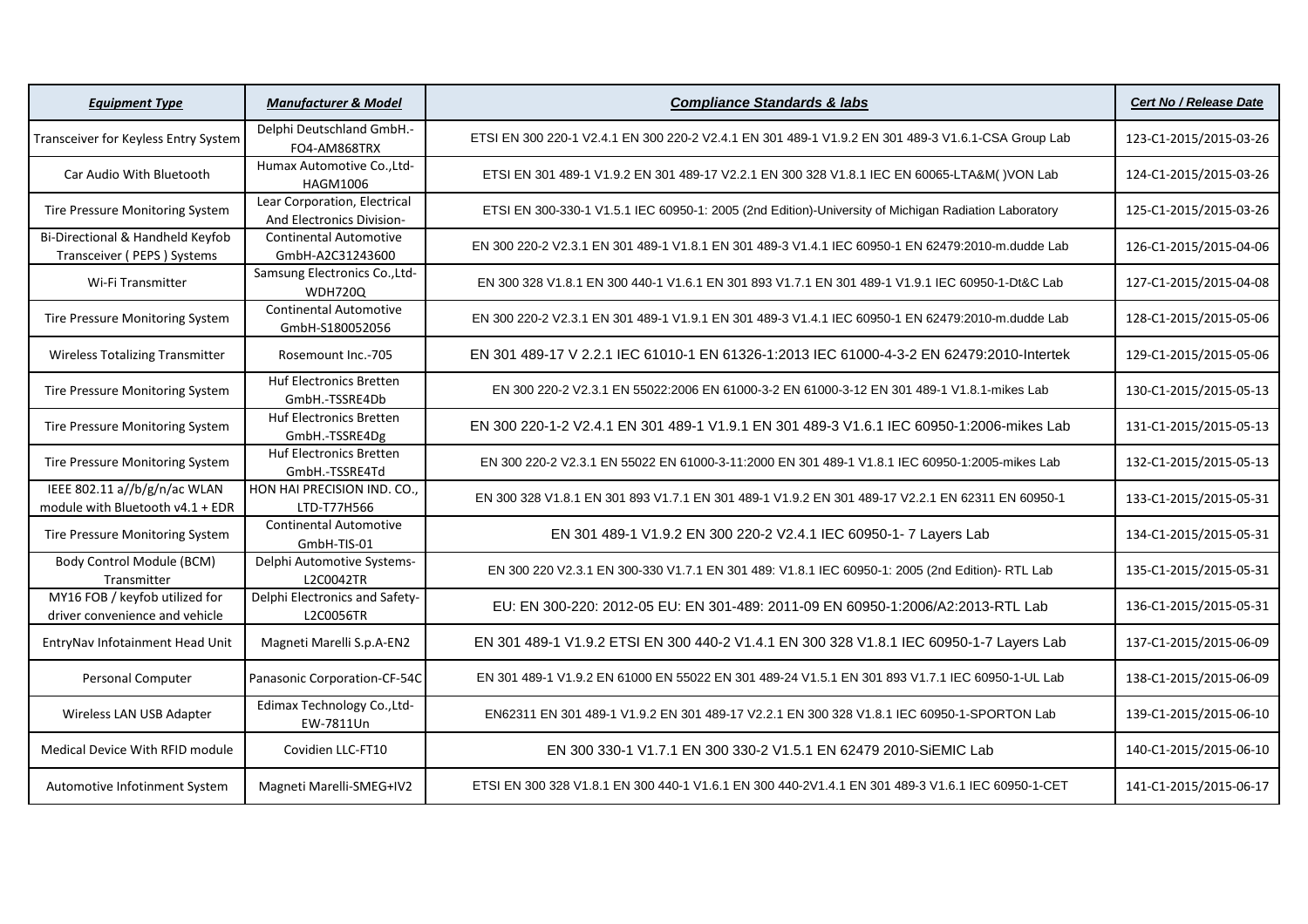| <b>Equipment Type</b>                | <b>Manufacturer &amp; Model</b>                 | <b>Compliance Standards &amp; labs</b>                                                                  | <b>Cert No / Release Date</b> |
|--------------------------------------|-------------------------------------------------|---------------------------------------------------------------------------------------------------------|-------------------------------|
| <b>Meedical Device Includes WLAN</b> | Varian medical System, Inc-<br>PaxScan 4336W    | EN 60601-1-2 IEC 60601-1-2 EN 300 328 V1.7.1 EN 301 893 V1.5.1 EN 62311 IEC 60601-1-UL Lab              | 142-C1-2015/2015-06-25        |
| <b>Keyless Transmitter</b>           | <b>Continental Automotive</b><br>GmbH-V4x       | EN 300 220-1-2 EN 301 489-1-3 EN 62479 EN 60950-1-m.dudde Lab                                           | 143-C1-2015/2015-07-13        |
| IEEE 802.11 a/b/g/n/ac And BT Radio  | Apple Inc-A1574                                 | EN 61000-3-2 EN 301 489-3 V1.9.2 EN 300 328 V1.8.1 EN 301 893 V1.7.1-UL Lab                             | 144-C1-2015/2015-07-22        |
| Volovo SPA Tag ID                    | Huf Hulsbeck and Furst GmbH<br>& Co.KG-HUF 8432 | ETSI EN 300 220-1 V2.4.1 ETSI EN 300 330-1 V1.7.1 EN 301 489-1 V1.9.2 IEC 60950-1-CETECOM Lab           | 145-C1-2015/2015-07-30        |
| Vehicle Multimedia System            | LG Electronics Inc.-<br>LAN5210WR2              | EN 55013 EN 55020 ETSI EN 300 328 V1.8.1 IEC 60065-Ktl Lab                                              | 146-C1-2015/2015-07-30        |
| Vehicle Multimedia System            | LG Electronics Inc.-<br>LAN5200WR2              | EN 55013 EN 55020 EN 301 489-1 V1.9.2 EN 301 489-17 V2.2.1 EN 300 328 V1.8.1 EN 300 440-1 V1.4.1        | 147-C1-2015/2015-07-30        |
| Volovo SPA Standard Key              | Huf Hulsbeck & Furst GmbH &<br>Co.KG-HUF 8423   | ETSI EN 301 489-3 V1.6.1 ETSI EN 300 330-2 V1.5.1 ETSI EN 300 220-2 V2.4.1 IEC 60950-1-CETECOM          | 148-C1-2015/2015-08-02        |
| <b>Wireless Gateway</b>              | Rosemount Inc-1420                              | EN 61326-1:2006 EN 300 328 V1.8.1 IEC 61010-1 / EN 61010-1-Intertek Lab&CKC Laboratories Inc            | 149-C1-2015/2015-08-10        |
| Wireless Temperature Transmitter     | Rosemount Inc-848TX                             | EN 61326-1:2006 ETSI EN 300 328 v1.8.1 (2012-06) IEC 61010-1 / EN 61010-1-Intertek Lab                  | 150-C1-2015/2015-08-10        |
| <b>Wireless Housing Kit</b>          | Rosemount Inc-300S                              | EN 61326-1 EN 61326-2-3:2006 ETSI EN 300 328 v1.8.1 (2012-06) IEC 61010-1 / EN 61010-1-Intertek Lab     | 151-C1-2015/2015-08-10        |
| Wireless Discrete Input Transmitter  | Rosemount Inc-702                               | EN 61326-2-3:2006 ETSI EN 300 328 v1.8.1 (2012-06) IEC 61010-1 / EN 61010-1-Intertek Lab                | 152-C1-2015/2015-08-10        |
| Wireless Temperature Transmitter     | Rosemount Inc-648                               | EN 61326-1 EN 61326-2-3:2006 ETSI EN 300 328 v1.8.1 (2012-06) IEC 61010-1 / EN 61010-1-Intertek Lab     | 153-C1-2015/2015-08-10        |
| Low Power Short Range Device         | Schrader Electronics Ltd-<br>VHSS4              | ETSI EN 300 220-2 v2.4.1 EN 301 489-1 v1.9.2 (2011-09) EN 60950-Compliance Engineering Ireland Ltd      | 154-C1-2015/2015-08-26        |
| Low Power Short Range Device         | Schrader Electronics Ltd-<br>AGSSP4             | ETSI EN 301 489-1 v1.9.2 (2011-09) EN 301 489-3 v1.6.1 ETSI EN 300 220-2 v2.4.1-QuieTek Lab             | 155-C1-2015/2015-08-26        |
| <b>Bluetooth Head Unit</b>           | Clarion Corporation of<br>America-A8DGEN31DE    | EU: EN 300-328: 2012-06 EN 301-489: 2011-09 EN 60950-1:2006/A2:2013-RTL Lab                             | 156-C1-2015/2015-08-26        |
| <b>Bluetooth Head Unit</b>           | Harman Becker Automotive<br>System GmbH-EN2H    | Compliance according to European Commission Directive 2004/104/EC & RTTE Directive 1999/5/EC            | 157-C1-2015/2015-08-26        |
| DRX Plus 3543 Detector Radio         | Carestream Health Inc-<br>2272233001            | EN55011:2009+A1:2010 IEC 61000-3-2:2005 ETSI EN 300 328 V1.8.1 EN 301 489-1 V1.9.2 IEC 60601-1-TUV      | 158-C1-2015/2015-09-03        |
| DRX Plus 3543C Detector Radio        | Carestream Health Inc-<br>2272233002            | IEC 60601-1 EN 61000-3-3:2008 EN61000-4-8:2010 ETSI EN 301 893 V1.7.1 IEC 62209-RF Exposure Lab         | 159-C1-2015/2015-09-03        |
| Mobile Phone                         | Apple Inc-Iphone 6S A1688                       | EN 301 489-1 V1.9.2 EN 301 489-24 V1.5.1 EN 301 489-7 V 1.3.1 ETSI EN 300 440-1 V1.6.1 EN 50360:2001-UL | 160-C1-2015/2015-09-21        |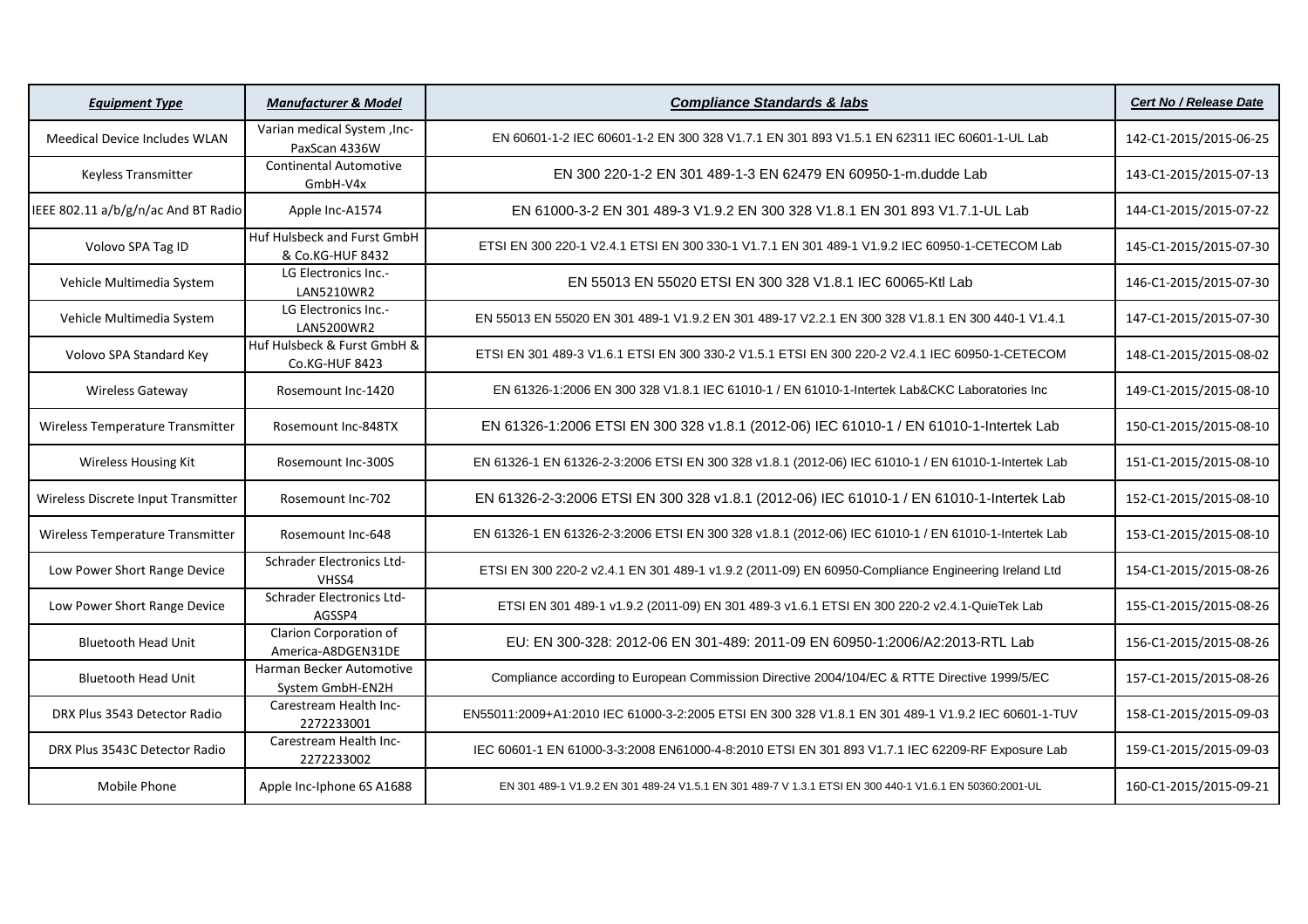| <b>Equipment Type</b>                                        | <b>Manufacturer &amp; Model</b>                   | <b>Compliance Standards &amp; labs</b>                                                                  | <b>Cert No / Release Date</b> |
|--------------------------------------------------------------|---------------------------------------------------|---------------------------------------------------------------------------------------------------------|-------------------------------|
| Mobile Phone                                                 | Apple Inc-Iphone 6S Plus<br>A1687                 | EN 301 489-7 V 1.3.1 EN 301 511 V9.0.2 EN 300 440-2 V1.4.1 (2010-08) EN 300 328 V1.9.1 EN 50566:2013-UL | 161-C1-2015/2015-09-21        |
| <b>Tablet Device</b>                                         | Apple Inc-iPad Mini 4 A1550                       | EN 300 328 V1.8.1 EN 301 511 V9.0.2 EN 301 489-17 V2.2.1 EN 50566:2013 EN 300 440-1 V1.6.1-UL           | 162-C1-2015/2015-09-21        |
| <b>Tablet Device</b>                                         | Apple Inc-iPad Mini 4 A1538                       | EN 301 489-17 V2.2.1 EN 300 328 V1.8.1 EN 50566:2013 EN 301 893 V1.7.1-UL Lab                           | 163-C1-2015/2015-09-21        |
| SurfBeam 2 Residential Satellite<br>MODEM & TRIA AT-A-GLANCE | ViaSat Inc-RM4100 1-IFL, ka                       | IEC 60950-1:2005, Second Edition; EN 60950-1:2006 EN 55022:06 EN 61000-4-8 EN 300 386 v1.4.1-UL&NTS     | 164-C1-2015/2015-10-07        |
| 24 GHz SRS Sensor                                            | Autoliv ASP Inc.-6181175                          | EN 301 489-1 V1.8.1 EN 301 489-3 V1.4.1 EN 302 288-1 V1.4.1 EN 60950-1:2006-Autoliv, ZL& CETECOM Lab    | 165-C1-2015/2015-10-12        |
| SRR3 / radar equipment                                       | Delphi Electronics and Safety-<br>L2C0059TR       | EN 301 091: 2014-07 EN 301 489: 2011-09 EN 62311: 2008 EN 60950-1: 2006-RTL Lab                         | 166-C1-2015/2015-10-12        |
| WIMAX & WiFi Dual CPE                                        | Infomark Co., Ltd-IMW-<br>C910W                   | EN 60950-1 :2006 EN 62209-2 :2010 ETSI EN 301 489-17 V2.1.1 EN 300 328 V1.7.1-Digital EMC Co., Ltd Lab  | 167-C1-2015/2015-10-18        |
| <b>Tablet Device</b>                                         | Apple Inc-i Pad pro A1584                         | EN 61000-3-2:2006 FCC CFR 47, Part 15 EN55022:2010 EN 300 328 V1.9.1 EN 50566:2013-UL Lab               | 168-C1-2015/2015-10-26        |
| <b>Tablet Device</b>                                         | Apple Inc-i Pad pro A1652                         | EN 301 489-1 V1.9.1(2011-09) EN 301 511 V9.0.2 EN 300 440-1 V1.6.1 EN 300 328 V1.9.1-UL Lab             | 169-C1-2015/2015-10-26        |
| Digital Stylus, Input Device                                 | Apple Inc-Apple pencil A1603                      | FCC CFR 47, Part 15 EN 61000-3-2:2006 IEC 61000-3-2:2005 EN 300 328 V1.9.1 EN 60950-1:2006-NVLAP        | 170-C1-2015/2015-10-26        |
| <b>Medical Device</b>                                        | BAYER MEDICAL CARE INC-<br>INT SYS 200            | The EMC test programs in accordance with SOW Dated 06/03/15 & IEC 60601-1-2:2007 (3rd Edition)          | 171-C1-2015/2015-10-26        |
| Vehicle Immobilizer                                          | Delphi Deutschland GmbH-<br>F15-125KHz            | EN 301 489-1 V1.9.1(2011) EN 301 489-3 V1.6.1(2013) ETSI EN 300 330-2 V1.5.1 IEC 60950-1:2005-CSA Lab   | 172-C1-2015/2015-11-10        |
| Receiver of keyless Entry System                             | Delphi Deutschland GmbH-FI5-<br>AM433RX           | EN 301 489-3 V1.6.1(2013) EN 300 220-2 V2.4.1(2012) IEC 60950-1:2005 (Second Edition)+ Am 1:2009-CSA    | 173-C1-2015/2015-11-10        |
| MIB Global HU with BT-Functionality                          | <b>HARMAN BECKER</b><br><b>AUTOMOTIVE SYSTEMS</b> | EN 60825-1 EN 60950-1 A11:2009/A1:2010 EN 300 328 V1.8.1 06/2012 EN 301 489 - Part 01 V1.9.2            | 174-C1-2015/2015-11-15        |
| WiFi Access Point                                            | Altai Technologies Limited-<br>AP5822             | ETSI EN 62311: 2008 ETSI EN 300 328 V1.7.1 (2006-10)-AUDIX Technology Co.,Ltd                           | 175-C1-2015/2015-11-25        |
| WiFi Access Point                                            | Altai Technologies Limited-<br><b>WA1011C</b>     | ETSI EN 300 328 V1.7.1 (2006-10) ETSI EN 50385: 2002 & EN 62311: 2008-AUDIX Technology Co., Ltd         | 176-C1-2015/2015-11-25        |
| WiFi Access Point                                            | Altai Technologies Limited-<br>WA8011N            | ETSI EN 50385: 2002 & EN 62311: 2008-SPORTON Lab                                                        | 177-C1-2015/2015-11-25        |
| <b>Automotive Electronics</b><br>Infotainment Head Unit      | <b>VISTEON CORPORATION-</b><br>MAZDA_GEN_65_CMU   | ETSI EN 300 328 v 1.8.1 (2012-06) EN 301 489-17 V2.2.1 EN 301 489-1 V1.9.2 EN 301 489-3-QuieTek Lab     | 178-C1-2015/2015-11-29        |
| <b>Bluetooth Telematics Device</b>                           | <b>VISTEON CORPORATION-MAZ</b>                    | EN 301 489-1 V1.9.2 & EN 301 489-17 V2.1.1 EN 300 328 v 1.8.1 (2012-06) EN 301 489-1 V1.9.2 -AT 4       | 179-C1-2015/2015-11-29        |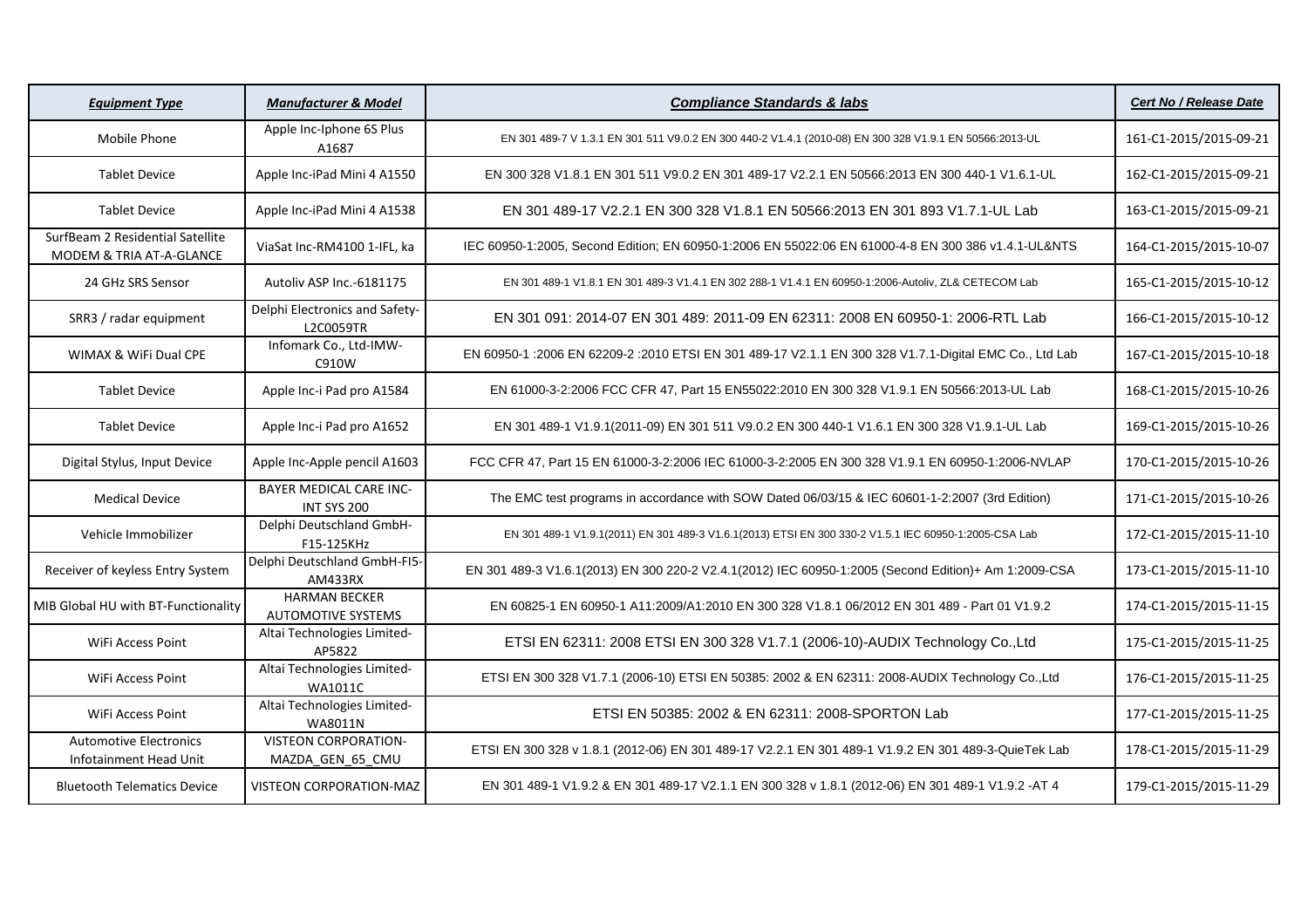| <b>Equipment Type</b>                             | <b>Manufacturer &amp; Model</b>                                  | <b>Compliance Standards &amp; labs</b>                                                               | <b>Cert No / Release Date</b> |
|---------------------------------------------------|------------------------------------------------------------------|------------------------------------------------------------------------------------------------------|-------------------------------|
| Car Audio Central Unit                            | <b>Continental Automotive</b><br>GmbH-VP2Refresh                 | ETSI EN 300 328 v 1.9.1 EN 301 489-1 V1.9.2 IEC 60950-1 and/or EN 60950-1 FCC part 2 and 15 V10-1-13 | 180-C1-2015/2015-12-02        |
| <b>ESSENTIO PACING SYSTEM</b>                     | <b>Boston Scientific Corporation-</b><br>L100, L101, L121        | EN 301 489-1 V1.9.2:2011 EN62479:2010 EN62311:2008 EN EN 301 489-27 V1.1.1 EN 301 830-1 V1.3.1       | 181-C1-2015/2015-12-14        |
| <b>ALTRUA 2</b>                                   | <b>Boston Scientific Corporation-</b><br>S701, S702, S722        | EN 301 489-1 V1.9.2:2011 EN62479:2010 EN62311:2008 EN EN 301 489-27 V1.1.1 EN 301 830-1 V1.3.1       | 182-C1-2015/2015-12-14        |
| <b>IMAGEREADY MR CONDITIONAL</b><br>PACING SYSTEM | <b>Boston Scientific Corporation-</b><br>L110, L111, L131        | EN 301 489-1 V1.9.2:2011 EN62479:2010 EN62311:2008 EN EN 301 489-27 V1.1.1 EN 301 830-1 V1.3.1       | 183-C1-2015/2015-12-14        |
| PROPONENT                                         | <b>Boston Scientific Corporation-</b><br>L200, L201, L221, L209  | EN 301 489-1 V1.9.2:2011 EN62479:2010 EN62311:2008 EN EN 301 489-27 V1.1.1 EN 301 830-1 V1.3.1       | 184-C1-2015/2015-12-14        |
| <b>IMAGEREADY MR CONDITIONAL</b><br>PACING SYSTEM | <b>Boston Scientific Corporation-</b><br>L210, L211, L231        | EN 301 489-1 V1.9.2:2011 EN62479:2010 EN62311:2008 EN EN 301 489-27 V1.1.1 EN 301 830-1 V1.3.1       | 185-C1-2015/2015-12-14        |
| ACCOLADE                                          | <b>Boston Scientific Corporation-</b><br>L300, L301, L321        | EN 301 489-1 V1.9.2:2011 EN62479:2010 EN62311:2008 EN EN 301 489-27 V1.1.1 EN 301 830-1 V1.3.1       | 186-C1-2015/2015-12-14        |
| <b>IMAGEREADY MR CONDITIONAL</b><br>PACING SYSTEM | <b>Boston Scientific Corporation-</b><br>L310, L311, L331        | EN 301 489-1 V1.9.2:2011 EN62479:2010 EN62311:2008 EN EN 301 489-27 V1.1.1 EN 301 830-1 V1.3.1       | 187-C1-2015/2015-12-14        |
| <b>VALITUDE</b>                                   | <b>Boston Scientific Corporation-</b><br>U125                    | EN 301 489-1 V1.9.2:2011 EN62479:2010 EN62311:2008 EN EN 301 489-27 V1.1.1 EN 301 830-1 V1.3.1       | 188-C1-2015/2015-12-14        |
| <b>VALITUDE X4</b>                                | <b>Boston Scientific Corporation-</b><br>U128                    | EN 301 489-1 V1.9.2:2011 EN62479:2010 EN62311:2008 EN EN 301 489-27 V1.1.1 EN 301 830-1 V1.3.1       | 189-C1-2015/2015-12-14        |
| <b>VISIONIST CRT-P</b>                            | <b>Boston Scientific Corporation-</b><br>U225, U226              | EN 301 489-1 V1.9.2:2011 EN62479:2010 EN62311:2008 EN EN 301 489-27 V1.1.1 EN 301 830-1 V1.3.1       | 190-C1-2015/2015-12-14        |
| VISIONIST X4 CRT-P                                | <b>Boston Scientific Corporation-</b><br>U228                    | EN 301 489-1 V1.9.2:2011 EN62479:2010 EN62311:2008 EN 301 489-27 V1.1.1 EN 301 830-1 V1.3.1          | 191-C1-2015/2015-12-14        |
| ZOOM LATITUDE PROGRAMMING<br>SYSTEM               | <b>Boston Scientific Corporation-</b><br>3140                    | EN 301 489-1 V1.9.2:2011 EN 301 489-27 V1.1.1:2004 EN 301 839-1 V1.3.1 EN 301 839-2 V1.3.1:2009      | 192-C1-2015/2015-12-14        |
| ZOOM ® LATITUDE ® PROGRAMMER<br>SYSTEM            | <b>Boston Scientific Corporation-</b><br>3120                    | EN 301 489-1 V1.9.2:2011 EN 301 489-27 V1.1.1:2004 EN 301 839-1 V1.3.1 EN 301 839-2 V1.3.1:2009      | 193-C1-2015/2015-12-14        |
| DYNAGEN MINI ICD                                  | <b>Boston Scientific Corporation-</b><br>D020, D021, D022 & D023 | EN 301 489-1 V1.9.2 EN 301 489-27 V1.1.1 EN62479:2010 EN 301 489-31 V1.1.1 EN 302 195-2 V1.1.1       | 194-C1-2015/2015-12-14        |
| <b>INOGEN MINI ICD</b>                            | <b>Boston Scientific Corporation-</b><br>D010, D011, D012 & D013 | EN 301 489-1 V1.9.2 EN 301 489-27 V1.1.1 EN62479:2010 EN 301 489-31 V1.1.1 EN 302 195-1 V1.1.1       | 195-C1-2015/2015-12-14        |
| <b>AUTOGEN MINI ICD</b>                           | <b>Boston Scientific Corporation-</b><br>D044, D045, D046 & D047 | EN 301 489-1 V1.9.2 EN 301 489-27 V1.1.1 EN62479:2010 EN 301 489-31 V1.1.1 EN 302 195-2 V1.1.1       | 196-C1-2015/2015-12-14        |
| <b>ORIGEN MINI ICD</b>                            | <b>Boston Scientific Corporation-</b><br>D000, D002, D003 & D052 | EN 301 489-1 V1.9.2 EN 301 489-27 V1.1.1 EN62479:2010 EN 301 489-31 V1.1.1 EN 302 195-1 V1.1.1       | 197-C1-2015/2015-12-14        |
| <b>EMBLEM S-ICD</b>                               | <b>Boston Scientific Corporation-</b><br>A209                    | EN 301 489-1 V1.9.2 EN 301 489-27 V1.1.1 EN 301 839-1 V1.3.1 EN 301 839-2 V1.3.1                     | 198-C1-2015/2015-12-14        |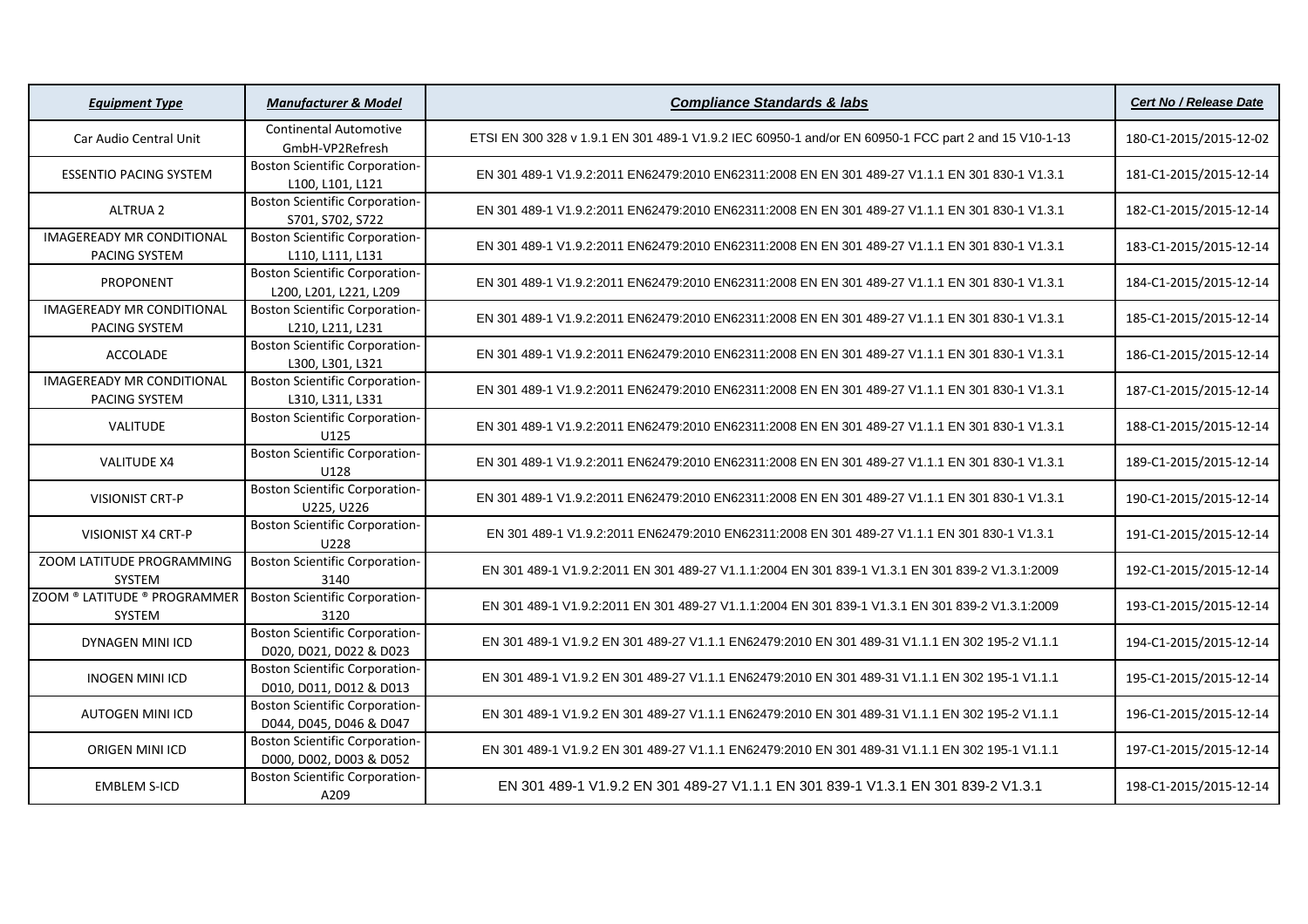| <b>Equipment Type</b>                    | <b>Manufacturer &amp; Model</b>                       | <b>Compliance Standards &amp; labs</b>                                                                    | Cert No / Release Date |
|------------------------------------------|-------------------------------------------------------|-----------------------------------------------------------------------------------------------------------|------------------------|
| <b>EMBLEM S-ICD PROGRAMMER</b>           | <b>Boston Scientific Corporation-</b><br>3200         | EN 301 489-1 V1.9.2 EN 301 489-27 V1.1.1 EN 301 489-17 V1.7.1 EN 300 328 V1.7.1 EN 301 839-2 V1.3.1       | 199-C1-2015/2015-12-14 |
| <b>Bluetooth Sync Module</b>             | Ford Motor Company-<br>KMHSYNCG2                      | EN 300 328 V1.7.1 IEC 60950-1: 2005 (2nd Edition) and/or EN 60950-1:2006-RTL Lab                          | 200-C1-2015/2015-12-16 |
| <b>Bluetooth Car Kit</b>                 | Ford Motor Company-<br>KMHSG1G1                       | R&TTE - ETSI EN 300 328; V1.7.1 EN 301 489-1 v1.8.1 04/2008 EN 60950-1:2006-7 Layers                      | 201-C1-2015/2015-12-16 |
| Body Control Module (BCM)                | <b>Continental Automotive</b><br>GmbH-40737300        | EN 301 489-1 V1.9.2 EN 301 489-3 V1.6.1 ETSI EN 300 330-1 V1.7.1 IEC 60950-1:2005 (2nd Edition)-CSA Group | 202-C1-2015/2015-12-16 |
| Digital Car Audio System                 | Hyundai MOBIS Co., Ltd-<br>ACB10G5GG                  | EN 301 489-1 V1.9.2 EN 301 489-17 V2.2.1 EN 300 328 V1.9.1 EN 60065-SGS Lab                               | 203-C1-2015/2015-12-22 |
| Digital Car Audio System                 | Hyundai MOBIS Co., Ltd-<br>ACB11G5GG                  | EN 301 489-1 V1.9.2 EN 301 489-17 V2.2.1 EN 300 328 V1.9.1 EN 60065-SGS Lab                               | 204-C1-2015/2015-12-22 |
| Digital Car Audio System                 | Hyundai MOBIS Co., Ltd-<br>ACB90G5GG                  | EN 301 489-1 V1.9.2 EN 301 489-17 V2.2.1 EN 300 328 V1.9.1 EN 60065-SGS Lab                               | 205-C1-2015/2015-12-22 |
| Digital Car Audio System                 | Hyundai MOBIS Co., Ltd-<br>ACB93G5GG                  | EN 301 489-1 V1.9.2 EN 301 489-17 V2.2.1 EN 300 328 V1.9.1 EN 60065-SGS Lab                               | 206-C1-2015/2015-12-22 |
| Driving Authorization System             | Marquardt GmbH-PK1                                    | EN 301 489-1 V1.9.2 EN 301 489-3 V1.6.1 EN 60950-1:2006 + A11:2009 + A12: 2010-TESTLAB                    | 207-C1-2015/2015-12-30 |
| 76 GHz Automotive Long Range<br>Radar    | Robert Bosch GmbH-<br>LRR4&LRR4R                      | EN 62479:2010 EN 60950-1:2006/A11:2009 EN 301 091-1 V1.3.3 EN 301 489-1 V1.9.2-CETECOM Lab                | 208-C1-2015/2015-12-30 |
| The Rosemount Wireless Pressure<br>Gauge | Rosemount Inc-WPG                                     | EN 301 489-17: V 2.2.1 EN 300 328 V 1.9.1 (2015) IEC 61010-1: 2010 3rd Ed EN 61326-1-NVLAP+Intertek       | 209-C1-2016/2016-01-03 |
| Ford Sync Gen 3                          | Panasonic Automotive<br>Systems Company-SYNCG3-L      | EN 62311:2008 EN 62479:2010 EN 300 328 V 1.8.1 EN 300 440-2 V1.4.1 EN 301 489-1-3-17-ISL Lab              | 210-C1-2016/2016-01-03 |
| Smart Home Dongle                        | Samsung Electronics Co., Ltd-<br>HD39J1230GW          | EN 301 489-17: V 2.2.1 EN 301 489-1 V1.9.2 EN 300 328 V 1.9.1 (2015) IEC 60950-1 EN 62311:2008-KCTL       | 211-C1-2016/2016-01-20 |
| RF Transmitter-Receiver                  | Continetal Automotive GmbH-<br>HFW CMFB 01            | EN 301 489-1 V1.9.2 (2011) & EN 301 489-3 V1.6.1 (2013) ETSI EN 300 330-1 v 1.7.1 IEC 60950-1:2005-ENAC   | 212-C1-2016/2016-01-26 |
| Tablet Computer For Car Seat<br>Mounting | JET OPTOELECTRONICS<br>CO., LTD-RSE III & RSE III C&G | EN 301 489-1 V1.9.2 EN 62311 ETSI EN 300 328 V 1.9.1 (2015) IEC 60950-1:2005-TESTLAB & 7 Layers           | 213-C1-2016/2016-01-27 |
| Wi-Fi / BT Transceiver                   | Samsung Electronics Co., Ltd-<br>WCK730B              | EN 301 489-1 V1.9.2 ETSI EN 300 328 V 1.9.1 EN 62311 IEC 60950-1 EN 301 489-17 V2.2.1-Nemko Lab           | 214-C1-2016/2016-02-03 |
| <b>Smart Control</b>                     | Samsung Electronics Co., Ltd-<br>RMCSPK1AP1           | ETSI EN 62479:2010 EN 301 489-1 V1.9.2 EN 301 489-17 V2.2.1 EN 300 328 V1.9.1 IEC 60950-1-KCTL Lab        | 215-C1-2016/2016-02-03 |
| Wi-Fi / BT Transceiver                   | Samsung Electronics Co., Ltd-<br><b>WCK720Q</b>       | EN 300 328 V1.9.1 EN 301 893 V1.8.1:2015 EN 300 440-1 V1.6.1 EN 301 489-17 V2.2.1 EN 60950-1:2006-CTK     | 216-C1-2016/2016-02-03 |
| Positive Airway Pressure (PAP)<br>System | Respironics Inc.-Auto CPAP                            | IEC 60601-1 IEC 60601-1-4 EN 300 328 V 1.8.1 EN 301 908-1:V7.1.1, EN 301 908-2:V6.2.1-CETECOM Lab         | 217-C1-2016/2016-02-08 |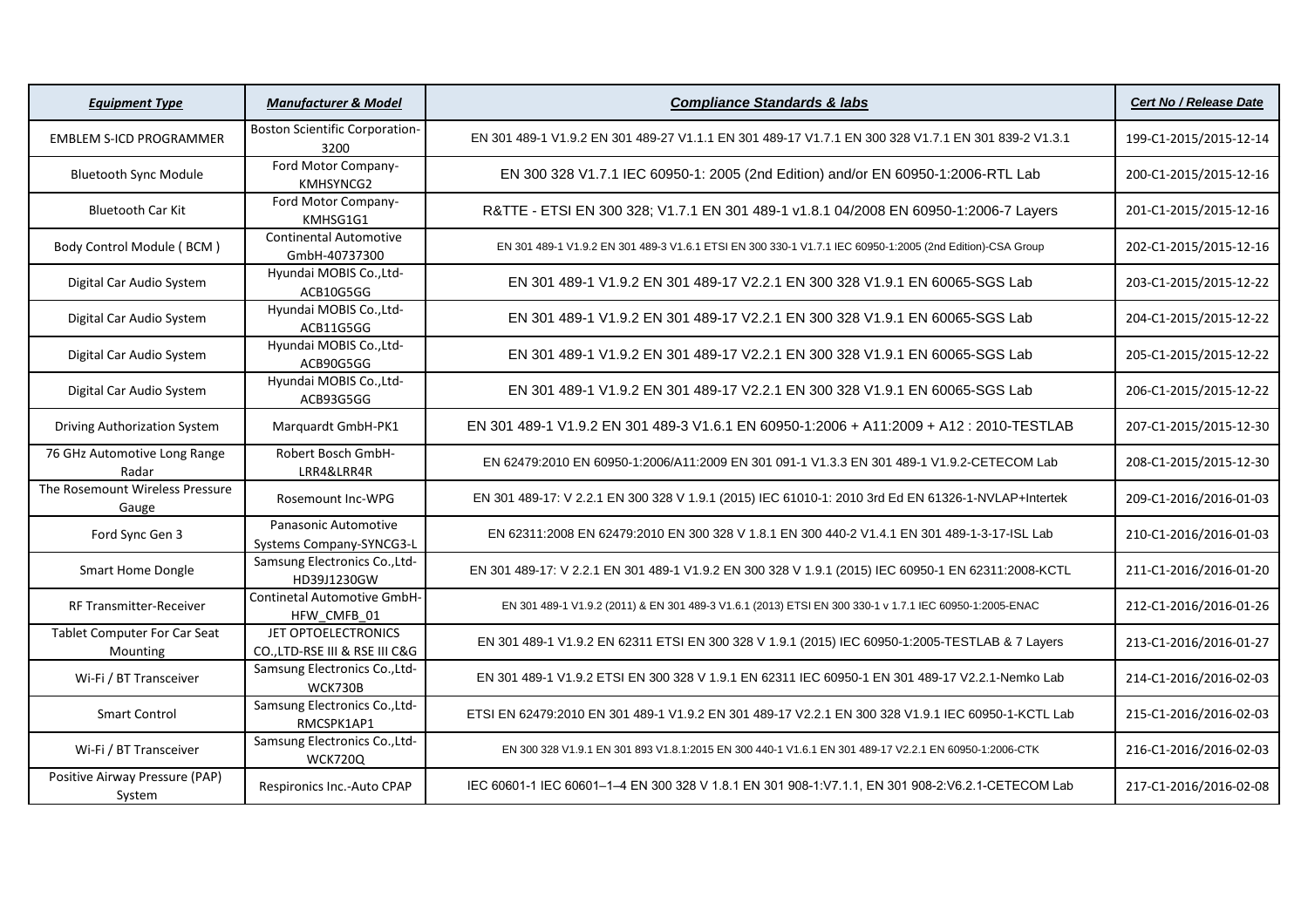| <b>Equipment Type</b>                    | <b>Manufacturer &amp; Model</b>                             | <b>Compliance Standards &amp; labs</b>                                                                    | <b>Cert No / Release Date</b> |
|------------------------------------------|-------------------------------------------------------------|-----------------------------------------------------------------------------------------------------------|-------------------------------|
| Positive Airway Pressure (PAP)<br>System | Respironics Inc.-CPAP Pro                                   | EN 301 489-1:V1.9.2, -7:V1.3.1; , -17:V2.2.1 EN 301 908-1:V7.1.1 EN 300 328 V1.8.1 EN 62311:2008-CETECOM  | 218-C1-2016/2016-02-08        |
| Positive Airway Pressure (PAP)<br>System | Respironics Inc.-CPAP                                       | IEC 60601-1: 2005 + CORR EN 301 489-1:V1.9.2 EN 301 511:V9.0.2 EN 300 328 V1.8.1 EN 301 908-2:V6.2.1      | 219-C1-2016/2016-02-08        |
| Positive Airway Pressure (PAP)<br>System | Respironics Inc.-Auto BiPAP                                 | EN 301 908-1: V7.1.1, EN 301 908-2: V6.2.1 EN 301 489-1: V1.9.2, -7: V1.3.1 -24: V1.5.1 IEC 60601-1: 2005 | 220-C1-2016/2016-02-08        |
| Positive Airway Pressure (PAP)<br>System | Respironics Inc.-BiPAP Pro                                  | EN 62311:2008 EN 301 489-1:V1.9.2, -7:V1.3.1 EN 301 511:V9.0.2 EN 301 908-2:V6.2.1 EN 300 328 V1.8.1      | 221-C1-2016/2016-02-08        |
| Innovative                               | <b>Continental Automotive</b><br>GmbH-5WK49096              | ETSI EN 300 220-3 V1.1.1 EN 300 220-1 V1.3.1 EN 61000-4-1:2000 EN 55022 EN 301 489-1 V1.4.1 IEC 60950     | 222-C1-2016/2016-02-15        |
| <b>TR</b>                                | HUMAX Automotive Co., Ltd-<br>CMF-R3000M-16C-A              | EN 301 489-1:V1.9.2 EN 55020 EN 55013 EN 60065 EN 300 328 V1.9.1(2015-02)-Dt&c                            | 223-C1-2016/2016-02-14        |
| <b>RFT</b>                               | <b>Continental Automotive</b><br>GmbH-TXN1                  | EN 301 489-1:V1.9.2 EN 301 489-3 V1.6.1 (2013) ETSI EN 300 220-1 v 2.4.1 UNE EN 60950-1:2007-AT4 wireless | 224-C1-2016/2016-02-14        |
| Transmitter                              | Contiental Automotive GmbH-<br>AlfaRFHM1                    | EN 300 330-2 V1.5.1 EN 301 489-1:V1.8.1 EN 60950-1 EN 62369-1:2009-m.dudde Lab                            | 225-C1-2016/2016-02-28        |
| Immobilizer                              | Contiental Automotive GmbH-<br>A2C93178600                  | EN 62479:2010 EN 301 489-3 V1.6.1 (2013) ETSI EN 300 330-1 v 1.7.1 UNE EN 60950-1:2007-AT4                | 226-C1-2016/2016-02-28        |
| <b>TPMS</b>                              | <b>Contiental Automotive GmbH-</b><br><b>TIS-07</b>         | EN 60950-1:2006/A2:2013 EN 300 220-1 V2.4.1 EN 301 489-1:V1.9.2-UL Lab                                    | 227-C1-2016/2016-02-28        |
| Immobilizer                              | Robert Bosch Car Multimedia<br>GmbH-Audi FPK Gen1           | EN 60950-1 EN 62311:2008 ETSI EN 300 330-1 v 1.7.1:2010 EN 300 330-2 V1.5.1-eurofins                      | 228-C1-2016/2016-02-28        |
| Car Audio                                | <b>Xiamen Clarion Electrical</b><br>Enterprise Co., Ltd-RD6 | EN 301 489-17 V2.2.1 (2012) EN 301 489-1 V1.9.2 13 EN 55020 EN 300 328 v 1.9.1IEC 60950-1:-AT4&ENAC       | 229-C1-2016/2016-02-28        |
| Services Gatway                          | Juniper Networks.Inc-SRX650                                 | EN 55022 CISPR 22: 2008 EN 55022:2006 Subpart B of Part 15 of FCC Rules for Class A IEC 60950-1-Elliott   | 008-C2-2016/2016-02-28        |
| Services Gatway                          | Juniper Networks.Inc-SRX220                                 | EN 55022 (CISPR 22): 2006 +A1:2007 FCC Part 15 Subpart B EN 300 386, V1.4.1 IEC 60950-1-MET Lab           | 009-C2-2016/2016-02-28        |
| Services Gatway                          | Juniper Networks.Inc-SRX100                                 | EN 61000-3-2:2006 IEC 60950-1 EN 61000-4-6:2003/A1:2004/A2:2006 EN 55024:1998                             | 010-C2-2016/2016-02-28        |
| <b>HW10 (RTM)</b>                        | Delphi Electrnics and Safety-<br>FQ4-AM868TRB               | EU: EN 300-220: 2012-05 EU: EN 301-489: 2011-09 EN 60950-1:2006/A2:2013-RTL                               | 230-C1-2016/2016-02-29        |
| <b>MY 2017 PEPS</b>                      | Contiental Automotive GmbH-<br>A2C93142400                  | EU: EN 301-489: 2011-09 EN 60950-1:2006/A2:2013 EU: EN 300-220: 2012-05 (Emissions)-RTL Lab               | 231-C1-2016/2016-02-29        |
| MY17 Ford PK                             | <b>Contiental Automotive</b><br>Systems Inc-A2C93142100     | EU: EN 300-220: 2012-05 (Emissions) EU: EN 301-489: 2011-09 (Immunity) EN 60950-1:2006/A2:2013-RTL        | 232-C1-2016/2016-02-29        |
| Scanner                                  | Kodak Alaris Inc.-i1150WN                                   | EN 62311:2008 EN 55032:2012 EN 55024:2010 EN 61000-3-3 IEC 61000-4-2:2008 ED 2.0                          | 233-C1-2016/2016-02-29        |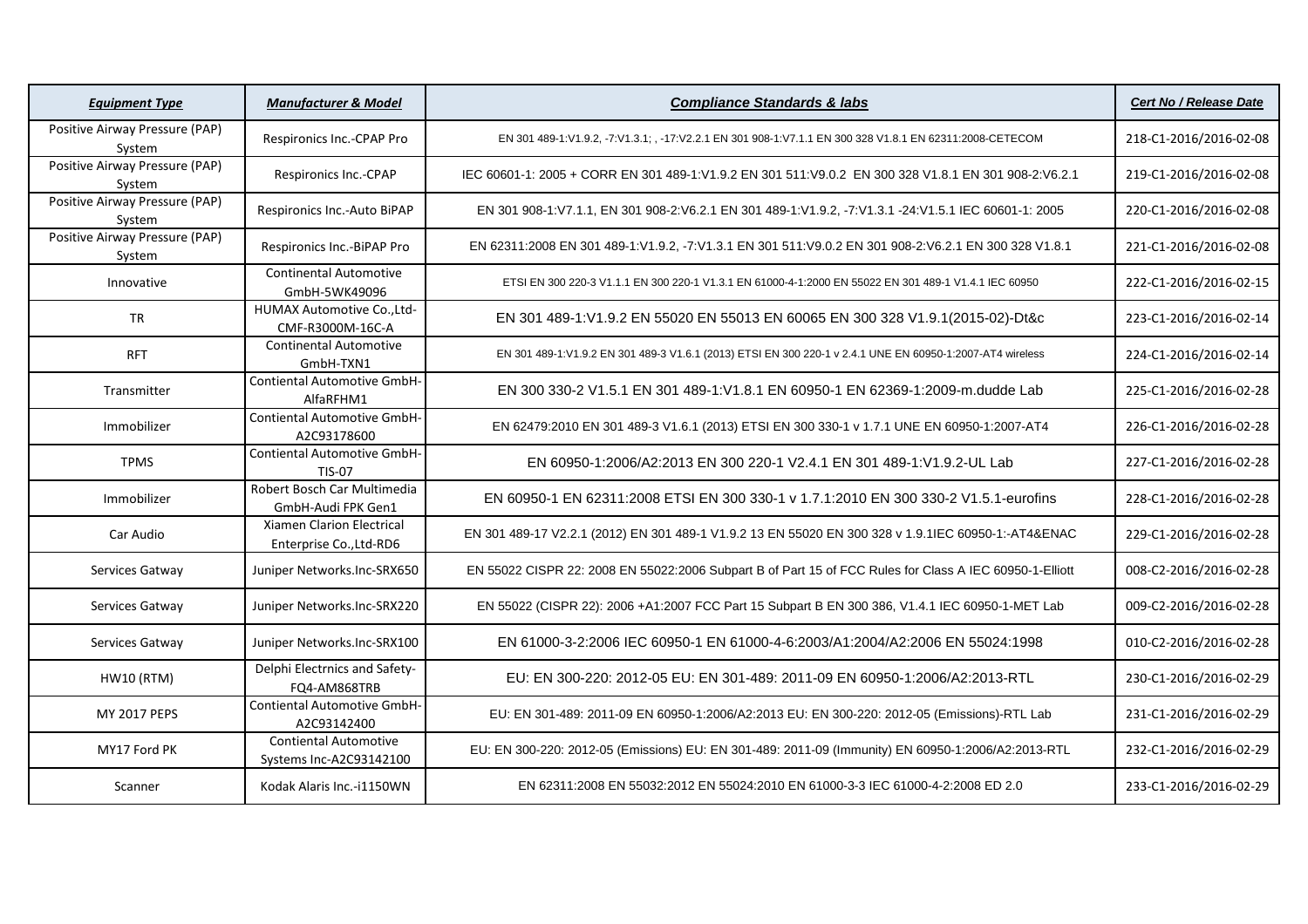| <b>Equipment Type</b>  | <b>Manufacturer &amp; Model</b>                      | <b>Compliance Standards &amp; labs</b>                                                                       | <b>Cert No / Release Date</b> |
|------------------------|------------------------------------------------------|--------------------------------------------------------------------------------------------------------------|-------------------------------|
| Scanner                | Kodak Alaris Inc.-i1190WN                            | EN 300 328 v 1.9.1:2015 EN 301 489-17 V2.2.1 EN 55032:2012 EN 55024:2010 EN 61000-3-3                        | 234-C1-2016/2016-02-29        |
| The Apple Watch        | Apple Inc-A1553                                      | EN 301 489-1 V1.9.2 EN 301 489-17 V2.2.1 EN 301 489-3 V1.6.1 IEC 60950-1:2005 EN 300 328 v1.8.1-UL           | 235-C1-2016/2016-03-08        |
| The Apple Watch        | Apple Inc-A1554                                      | EN 302.291-2 v1.1.1 EN 301 489-1 V1.9.2 EN 301 489-17 V2.2.1 IEC 60950-1:2005 EN 300 330-2 v1.5.1-UL         | 236-C1-2016/2016-03-08        |
| The Apple Watch        | Apple Inc-A1570                                      | EN 300 330-2 v1.5.1 EN 301 489-17 V2.2.1 EN 301 489-3 V1.6.1 IEC 60950-1 EN 300 330-1v1.7.1-UL               | 237-C1-2016/2016-03-08        |
| The Apple Watch        | Apple Inc-A15898                                     | EN 300 330-2 v1.5.1 EN 301 489-17 V2.2.1 EN 301 489-3 V1.6.1 IEC 60950-1 EN 300 330-1v1.7.1-UL               | 238-C1-2016/2016-03-08        |
| The Apple Watch        | Apple Inc-A1638                                      | EN 300 328 v1.8.1 EN 302.291-2 v1.1.1 EN 300 330-2 v1.5.1 IEC 60950-1:2005 (Second Edition) + Am 1:2009-UL   | 239-C1-2016/2016-03-08        |
| The Apple Watch        | Apple Inc-A1623                                      | EN 300 328 v1.8.1 EN 301 893 V1.7.1 IEC 62209-2:2010 IEC 60950-1:2005 (2nd Edition)-UL                       | 240-C1-2016/2016-03-08        |
| The Apple Watch        | Apple Inc-A1714                                      | EN 301 489-1 V1.9.2 EN 301 489-3 V1.6.1 EN 300 330-1 v1.8.1 IEC 60950-1:2005 (Second Edition)-UL             | 241-C1-2016/2016-03-08        |
| Transceiver            | <b>OMRON Automotive</b><br>Electronics Inc.-D7520013 | ETSI EN 300 330 - 1 V1.3.2 EN 300 330 - 2 V1.1.1 IEC 60950-1 and/or EN 60950-1-CETECOM                       | 242-C1-2016/2016-03-10        |
| MIB2 Entry             | LG Electronics Inc.-L61SE2                           | EN55020:2007+A11:2011 EN 301 489-1 V1.9.2 EN55020:2007+A11:2011 IEC 60065 EN 300 328 V1.9.1                  | 243-C1-2016/2016-03-10        |
| <b>TR</b>              | MED-EL/Remote Control                                | EN 60601-1-1-2:2001+A1:2006 EN 60601-1-1-2:2007+A1:2010 ETSI EN 301 489-3 V1.4.1 EN 300 330-1 V1.7.1         | 244-C1-2016/2016-03-27        |
| <b>TR</b>              | MED-EL/SONNET                                        | EN 60601-1-1:2006+A1:2013 EN 45502-1:1997 ETSI EN 301 489-1 V1.9.2 EN 301 489-31 V1.1.1 EN 302 195-2 V1.1.1  | 245-C1-2016/2016-03-27        |
| <b>Tablet Computer</b> | Apple Inc./A1674                                     | EN 50560:2013 EN 60950-1 :2006+A1 :2010+A11:2009 EN 301 489-7 V1.3.1 EN 300 440-2 V1.4.1 EN 301 908-2 V6.2.1 | 246-C1-2016/2016-03-29        |
| <b>Tablet Computer</b> | Apple Inc./A1673                                     | EN 60950-1 :2006+A1 :2010+A11:2009 EN 301 489-1 V1.9.2 EN 300 328 V1.9.1 EN50581:2012 EN 50560:2013          | 247-C1-2016/2016-03-29        |
| <b>Smart Phone</b>     | Apple Inc./A1723                                     | EN 60950-1 :2006+A1 :2010+A11:2009 EN 301 489-17 V2.2.1 EN 301 489-24 V1.5.1 EN 301 511 V9.0.2               | 248-C1-2016/2016-03-29        |
| Services Gatway        | Juniper Networks, Inc./SRX110                        | EN 300 386 V1.5.1:2010 EN 55024:1998 + A1:2001 EN 60950-1:2006 + A12:2011 EN 55022:2006+A1:2007, Class B     | 011-C2-2016/2016-04-04        |
| Gateway Router         | Juniper Networks, Inc./SRX550                        | EN 300 386 V1.5.1:2010 EN 55024:1998 + A1:2001 EN 60950-1:2006 + A12:2011 EN 55022:2006+A1:2007, Class B     | 012-C2-2016/2016-04-11        |
| Wireless USB           | Sigma Designs, Inc./UZB3-E                           | EN 300 220-1V2.4.1:2012 EN 301 489-1 V1.9.2:2011 EN 62479:2010 EN EN 60950-1: 2006 +A11:2009+A1:2010+A12     | 249-C1-2016/2016-04-13        |
| The NFX250             | Juniper Network, Inc./NFX250                         | EN 300 386 v1.6.1: 2012-09 EN 60950-1: 2006 +A11:2009+A1:2010+A12:2011+A2:2013 EN 50581: 2012                | 013-C2-2016/2016-05-04        |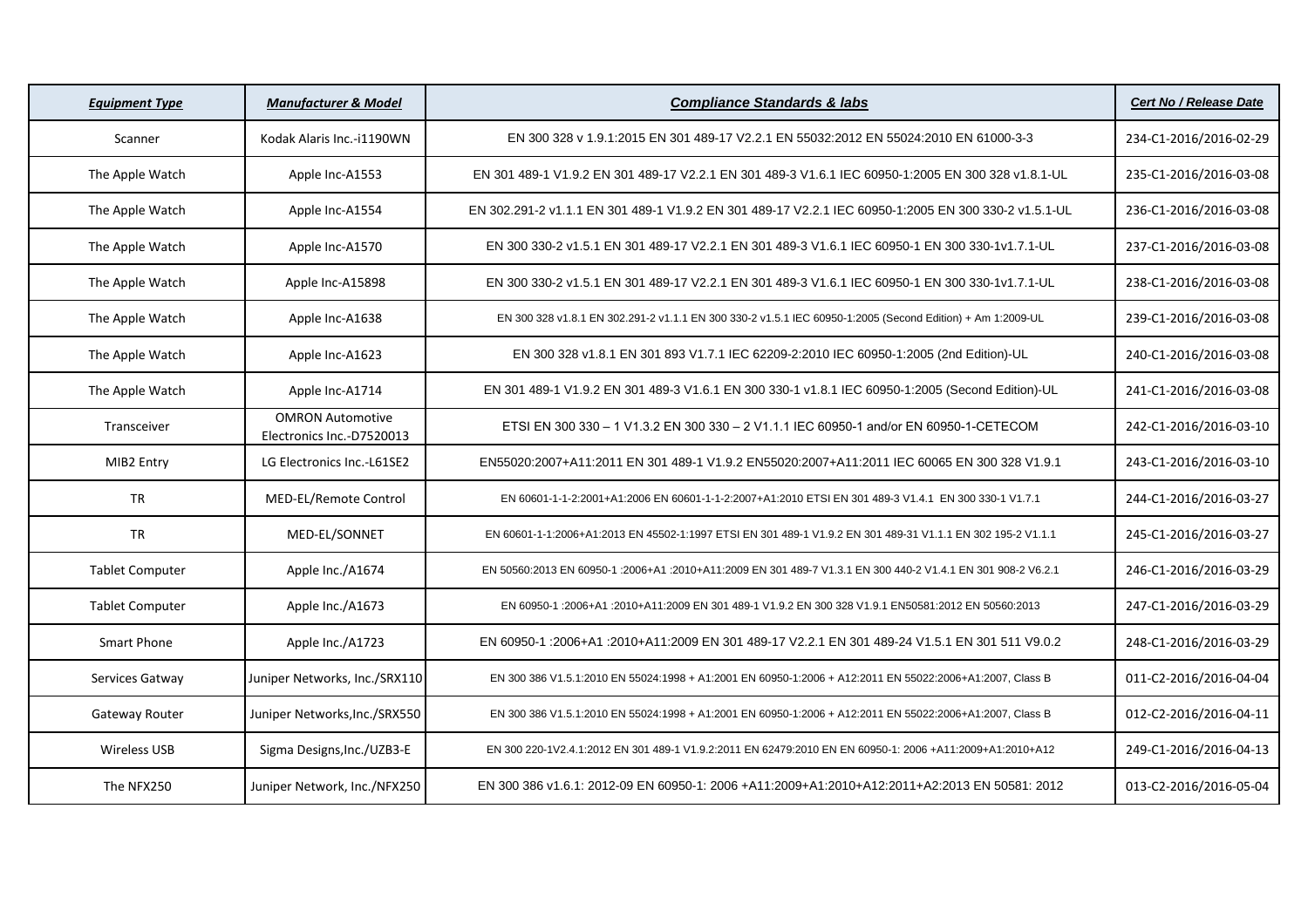| <b>Equipment Type</b>   | <b>Manufacturer &amp; Model</b>                 | <b>Compliance Standards &amp; labs</b>                                                                                                             | <b>Cert No / Release Date</b> |
|-------------------------|-------------------------------------------------|----------------------------------------------------------------------------------------------------------------------------------------------------|-------------------------------|
| <b>Unifiled Gateway</b> | Huawei International<br>Pte.Ltd/UGW9811         | EN 60950-1:2006+A11:2009 EN 55022:2010 ETSI EN 300 386 V1.6.1 ES 201 468 V1.3.1 CISPR 22:2008 EN 55024:2010                                        | 014-C2-2016/2016-05-15        |
| <b>TR</b>               | ZTE Corporation/ZXSDR<br><b>BS8908</b>          | ETSI EN 301 489-01, ETSI EN 301 489-23ETSI EN 300 386-V1.3.2 D/T 1595.2-2007 CISPR22) Class B                                                      | 250-C1-2016/2016-05-15        |
| <b>Unified Network</b>  | Huawei International<br>Pte.Ltd/BBUR3900        | EN 60950-1 :2006 + A11:2009 +A1:2010 EN 55022:2010 EN 301 489-19 V1.2.1:2002 EN 50121-4 : 2006 ETS 300 487:1996 + A1 :1997                         | 015-C2-2016/2016-05-26        |
| Gateway Network         | Huawei International<br>Pte.Ltd/Eudemon8000E-X3 | IEC 60950-1:2005 + A1:2009 EN 60950-1:2006 + A11:2009 +A1:2010 + A12:2011                                                                          | 016-C2-2016/2016-05-19        |
| <b>SWITCH</b>           | Huawei International<br>Pte.Ltd/CX600-X3-X8     | IEC 60950-1:2005 (2nd Edition) EN 60950-1:2006 + A11:2009                                                                                          | 017-C2-2016/2016-05-19        |
| TR                      | Huawei International<br>Pte.Ltd/RRU3824         | ETSI EN 301 489 -19 V1.2.1:2002 EN 301 908 EN 300019-1-2 V2.1.4                                                                                    | 251-C1-2016/2016-05-24        |
| <b>TR</b>               | Huawei International<br>Pte.Ltd/OPTIX RTN950A   | IEC 60950-1:2005 + A1:2009 EN 60950-1 :2006 + A11:2009 +A1 :2010 + A12:2011                                                                        | 252-C1-2016/2016-05-26        |
| <b>WCDMA MOBILE</b>     | HUAWEI TECHNOLOGIES CO.<br>,LTD/UGW9811/USN9810 | ETSI EN 300 386V1.3.3: 2005 FCC part 15: 2006 EN 55022: 1998 + A1: 2000 + A2: 2003 CLASSA AS/NZS CISPR 22: 2004                                    | 253-C1-2016/2016-05-26        |
| <b>TR</b>               | Huawei International<br>Pte.Ltd/BTS3900AL       | ETSI EN300019-1-1 V2.1.4 (2003-04) EN300019-1-2 V2.1.4 IEC 60068-2-57ETSI EN 300019-1-3 YD5083:                                                    | 255-C1-2016/2016-05-26        |
| WiFi Module             | <b>Samsung Electronics</b><br>Co.,Ltd/WIDT30Q   | EN 60950-1:2006 + A11:2009 +A1 :2010 + A12:2011 EN 62311 :2008 EN 300 328 V1.7.1 EN 301 489-17 V2.1.1 EN 301 893 V1.6.1                            | 256-C1-2016/2016-05-26        |
| Immobilizer             | Automotive Electronics U.S. LL                  | EN 301 489-3 V1.4.1 EN 300 330-2 V1.5.1 EN 300 330-1 V1.7.1 EN 60950-1:2006+A11:2009                                                               | 257-C1-2016/2016-06-01        |
| <b>TR</b>               | Delphi France SAS/BSI                           | B00 220-2 V2.4.1 EN 300 220-1 V2.4.1 EN 300 330-2 V1.6.1 EN 301 489-1 V1.9.2 EN 62311 :2008 EN 60950-1:2006+A11:2                                  | 258-C1-2016/2016-06-01        |
| <b>RKE Transceiver</b>  |                                                 | lomotive Electronics U. S. LLC/5】N 301 489-3 V1.4.1 EN 301 489-1 V1.9.2 EN 300 220-1 V2.3.1 EN 300 330-2 V1.5.1 EN 300 330-1 V1.7.1 EN 60950-1:200 | 259-C1-2016/2016-06-01        |
| <b>RKE Transmitter</b>  |                                                 | Automotive Electronics U.S. LLCN 301 489-3 V1.4.1 EN 60950-1:2006+A11:2009+A1:2010 EN 300 220-1 V2.3.1 EN 300 330-2 V1.5.1 EN 300 330-1 V1.7.      | 260-C1-2016/2016-06-01        |
| <b>RKE Transmitter</b>  | Automotive Electronics U.S. LL                  | EN 301 489-3 V1.4.1 EN 301 489-1 V1.9.2 EN 60950-1:2006+A11:2009+A1:2010 EN 300 220-2 V2.3.1                                                       | 261-C1-2016/2016-06-01        |
| <b>TR</b>               | Panasonic Corporation/CF-D1N                    | EN 55022:2010 + AC:2011 Class B EN 301 489-24 V1.5.1 EN 301 893 V1.8.1 EC 60950-1:2005 (2nd Edition); Am 1: 2009                                   | 262-C1-2016/2016-06-02        |
| Bluetooth               | ax Automotive Co., Ltd/HAGM1                    | EN 60065 + A1 + A11 + A2 + A12 EN 301 489-1 V1.9.2 EN 301 489-17 V2.2.1 EN 300 328 V1.8.1                                                          | 263-C1-2016/2016-06-06        |
| Bluetooth               | LG Electronics Inc./LGBTM                       | 301 489-1 V1.9.2 :2011 EN 60950-1:2006+A11:2009+A1:2010 EN 301 489-17 V2.2.1 :2012 EN 61000-3-3 EN 300 328 V1                                      | 264-C1-2016/2016-06-06        |
| Radio Navigation        | LG Electronics Inc./LANR16                      | 301 489-1 V1.9.2 :2011 EN 60950-1:2006+A11:2009+A1:2010 EN 301 489-17 V2.2.1 :2012 EN 61000-3-3 EN 300 328 V1.                                     | 265-C1-2016/2016-06-13        |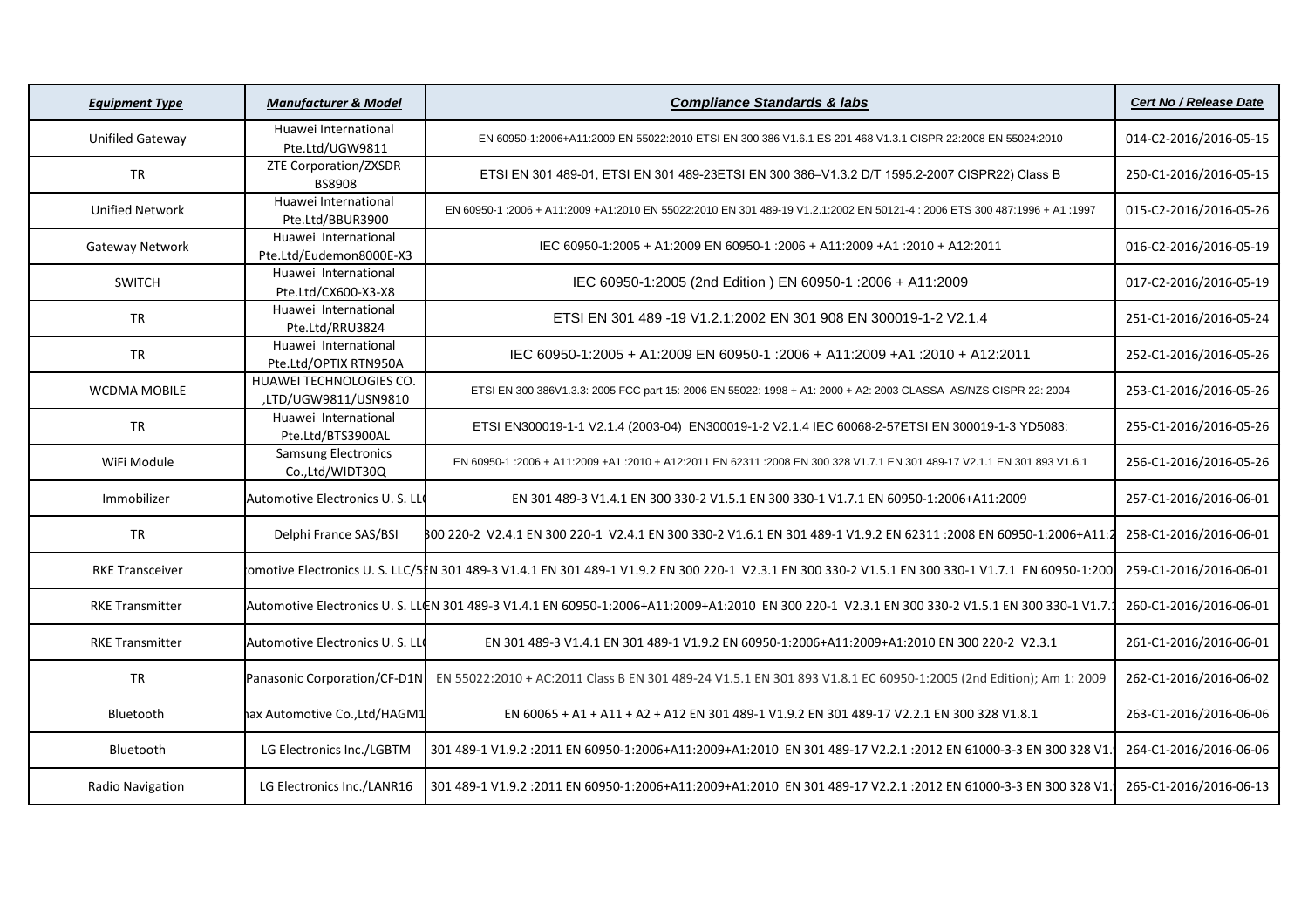| <b>Equipment Type</b>     | <b>Manufacturer &amp; Model</b>                      | <b>Compliance Standards &amp; labs</b>                                                                                                         | <b>Cert No / Release Date</b> |
|---------------------------|------------------------------------------------------|------------------------------------------------------------------------------------------------------------------------------------------------|-------------------------------|
| <b>TPMS</b>               | Schrader Electronics Ltd/GG4                         | ETSI EN 300 220-2 V2.3.1 EN 301 489-1 V1.9.2 EN 301 489-3 V1.4.1 EN 60950-1:2006                                                               | 266-C1-2016/2016-06-26        |
| <b>TPMS</b>               | thrader Electronics Ltd/C2A4MA                       | ETSI EN 300 220-2 V2.3.1 EN 301 489-1 V1.9.2 EN 301 489-3 V1.4.1 EN 60950-1:2006                                                               | 267-C1-2016/2016-06-26        |
| Switch                    | ZTE Corporation/ZXUN RCP                             | Compliance according to the requirements of:<br>European Commission Directive 2004/104/EC & RTTE Directive 1999/5/EC                           | 018-C2-2016/2016-06-23        |
| <b>Keyless Entry</b>      | hbH & Co. KG/Flip Key Continen                       | ETSI EN 300 220-2 V2.3.1 EN 301 489-1 V1.9.2 EN 301 489-3 V1.4.1 EN 60950-1:2006                                                               | 268-C1-2016/2016-07-10        |
| <b>Keyless Entry</b>      | hbH & Co. KG/Flip Key Continen                       | ETSI EN 300 220-2 V2.3.1 EN 301 489-1 V1.9.2 EN 301 489-3 V1.4.1 EN 60950-1:2006                                                               | 269-C1-2016/2016-07-10        |
| <b>Keyless Entry</b>      | GmbH & Co. KG/Flip Key Bousch                        | ETSI EN 300 220-2 V2.3.1 EN 301 489-1 V1.9.2 EN 301 489-3 V1.4.1 EN 60950-1:2006                                                               | 270-C1-2016/2016-07-10        |
| <b>Driving System</b>     | Marquardt GmbH/AK01                                  | TSI EN 300 220-1 V2.4.1 ETSI EN 300 220-2 V2.4.1 01.05.2012 EN 301 489-1 V 1.9.2 IEC 60950-1:2005 or EN 60950 1:2006                           | 271-C1-2016/2016-07-20        |
| <b>Control Module</b>     | Hella KGaA Hueck &<br>Co./BCMevo                     | .TSI EN 300 220-1 V2.4.1 ETSI EN 300 220-2 V2.4.1 ETSI EN 300 330-1 V1.7.1 ETSI EN 300 330-2 V1.5.1 EN 301 489-1 V1.9.                         | 272-C1-2016/2016-07-20        |
| Programming RF            | Medtronic, Inc./2067                                 | IEC 60601-1 + A1 + A2 EN 301 489-1 V 1.9.2 EN 301 489-31 V 1.1.1 EN 302 195-2 V 1.1.1                                                          | 273-C1-2016/2016-07-21        |
| Programmer                | Medtronic, Inc./2090                                 | EN 301 489-2 EN 301 489-1 EN 301 489-3 IEC 60950-1 EN 50371                                                                                    | 274-C1-2016/2016-07-21        |
| Telematic unit            | Panasonic Automotive<br>Systems Company/CA-170-      | EN 60950·1:2006 +A11:2009+A12:2011 EN 301 489-1 V1.9.2 EN 301 489·17 V2.2.1 EN 55013 EN 55.20 EN 300 328 V 1.9.1                               | 275-C1-2016/2016-07-21        |
| airFiber                  | Ubiquiti Network/AF-5U                               | IEC 60068-2-6 FCC 15.247, 15.407, IC RSS-210 ETSI EN 302 502                                                                                   | 276-C1-2016/2016-07-26        |
| NanoBeam ac               | Ubiquiti Network/NBE-5AC-19                          | IEC 68-2-11 IEC 68-2-6 ETS 300 019-1-4 IEC 68-2-14                                                                                             | 277-C1-2016/2016-07-26        |
| Multimedia & BT           | Robert Bosch Car Multimedia<br>GmbH/PSA RCC A1       | 55022:2010 EN 55024:2010 EN 300 328 V1.9.1 EN 301 489·17 V2.2.1 EN 60950·1:2006 +A11:2009+A12:2011 EN 62 479:2                                 | 278-C1-2016/2016-07-27        |
| Multimedia with BT / WLAN | Robert Bosch Car Multimedia<br>GmbH/PSA RCC A2       | 5022:2010 EN 300 440·2 V1.4.1 EN 300 328 V1.9.1 EN 301 489·3 V1.6.1 EN 301 489·17 V2.2.1 EN 60950·1:2006 EN 62 311                             | 279-C1-2016/2016-07-27        |
| Satellite Phone           | Asia Pacific Satellite<br>Communication Inc./XT-LITE | the Product is in compliance with the essential requirements and other relevant provisions of Directive 1999/5/EC                              | 280-C1-2016/2016-08-09        |
| Satellite Phone           | Asia Pacific Satellite<br>Communication Inc./XT      | the Product is in compliance with the essential requirements and other relevant provisions of Directive 1999/5/EC                              | 281-C1-2016/2016-08-09        |
| Wireless Power Charger    |                                                      | LG Electronics Inc/WC900A05 TSI EN 301 489-1 V 1.9.2 EN 300 330-2 V 1.6.1 EN 62311:2008 EN 60950-1:2005 (Second Edition) + Am -: 2009+Am 2:201 | 282-C1-2016/2016-08-10        |
| Wireless Power Charger    |                                                      | LG Electronics Inc/WC900A15 TSI EN 301 489-1 V 1.9.2 EN 300 330-1 V 1.8.1 EN 62311:2008 EN 60950-1:2005 (Second Edition) + Am -: 2009+Am 2:201 | 283-C1-2016/2016-08-10        |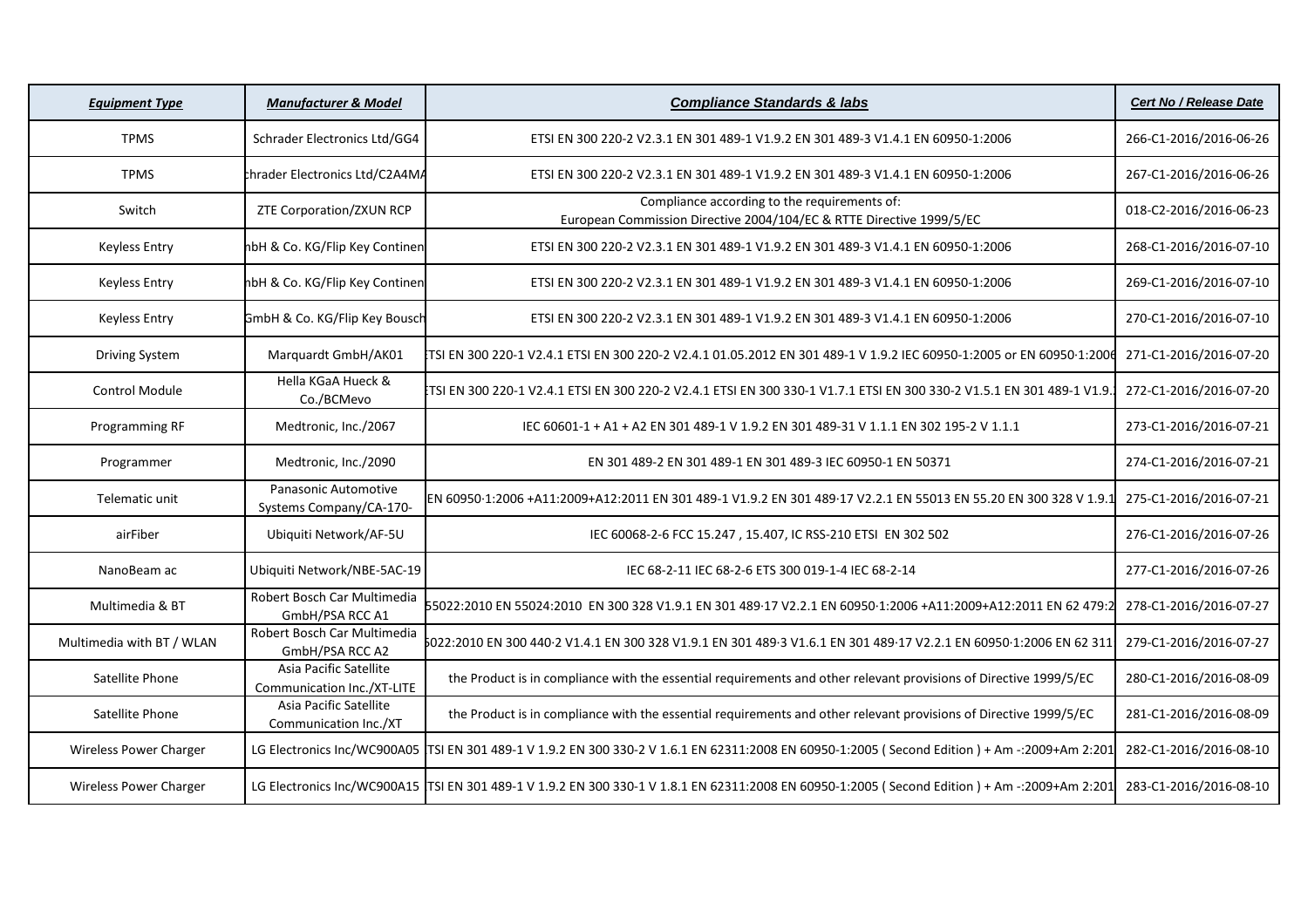| <b>Equipment Type</b>         | <b>Manufacturer &amp; Model</b>                       | <b>Compliance Standards &amp; labs</b>                                                                                 | Cert No / Release Date |
|-------------------------------|-------------------------------------------------------|------------------------------------------------------------------------------------------------------------------------|------------------------|
| Panasonic                     | Panasonic Automotive<br>Systems/FA-170-BCAR-HS        | 301 893 V1.8.1 EN 300 328 V1.9.1 EN 300 440-1 V 1.6.1 EN 301 489-1 V 19.2 EN 55022:2010 EN 55024:2010 EN 61000-4       | 284-C1-2016/2016-08-21 |
| <b>Wireless Charging Unit</b> | Novero Dabendort<br>GmbH*WCH-182                      | EN 55022+ A1: 2006 + A1 2007 EN 301489-1 V 19.2 EN 301489-3 V 1.6.1 EN 61000-4-3+ A1+ A2 EN 61000-4-6                  | 285-C1-2016/2016-08-15 |
| <b>VSAT Antenna</b>           | SATCOM Technologies/Series<br>1385                    | Compliance according to the requirements of:<br>European Commission Directive 2004/104/EC & RTTE Directive 1999/5/EC   | 286-C1-2016/2016-08-21 |
| ALB190 Series                 | <b>AGILIS Company/ALP190</b><br>Series                | ETSI EN 301 489-12 ETSI EN 301 489-1 FCC Part 15 Class B                                                               | 287-C1-2016/2016-08-21 |
| SAT-TERMINAL                  | DATUM SYSTEM INC/M7LT-<br><b>BAND</b>                 | EN 55022 EN 55024 ETSI EN 301 489-1 V 1.9.2 IEC EN 60950 (Safety)                                                      | 288-C1-2016/2016-08-21 |
| LDPC-16K                      | DATUM SYSTEM INC/LDPC-<br>16K                         | EN 301 489-1 (ERM) EN 55022 EN 55024 EN 61000-3-2 EN 61000-3-3 EN 60950 (Safety) FCC Part 15, Subpart B                | 289-C1-2016/2016-08-21 |
| FM Radio                      | BW Broadcast LTD/TX-600                               | EN 60215:1996 EN 301 489-11 V 1.3.1 EN 302 018-2 V 1.2.1 EN 301 489-1 V 1.9.2                                          | 290-C1-2016/2016-08-28 |
| <b>FM Transmitter</b>         | Telecomunicazioni<br>Elettroniche Milano              | EN 60215: 1989 + A1:1992 + A2:1994 EN 62311:2006 EN 301 489-1 V 1.9.2 EN 301 489-11 V 1.3.1 EN 302 018-2 V 1.2.1       | 291-C1-2016/2016-09-01 |
| Car Radio & BT                | Marman/Becker automotive<br>system GmbH/MIB GLOBAL    | il EN 301 489-1 V 1.9.2 EN 301489-3 V 1.6.1 EN 301 489·17 V2.2.1 IEC 62368-1: 2014 (2.Edition) EN 62368-1: 2014/AC: 20 | 292-C1-2016/2016-09-05 |
| <b>TPMS</b>                   | Schrader Electronics Ltd/FP4                          | ETSI EN 301 489-1 V 1.9.2 EN 301489-3 V 1.6.1 IEC 60950-1:2005 or EN 60950-1:2006 ETSI EN 300 220-1 V 2.4.1            | 293-C1-2016/2016-09-06 |
| Microwave                     | <b>NEC</b><br>Corporation/100/200/400/100             | EN 50385 EN 60950-1 + A11 EN 301 489-1-4 EN 302 217-2-2 EN 60950-1 + A1 EN 60950-1 + A12                               | 294-C1-2016/2016-09-18 |
| Microwave                     | <b>NEC Corporation/EX</b>                             | EN 60950·1:2006 +A11:2009+A12:2011 EN 301 489-1 V1.9.2 EN 301 489-4 V 2.1.1 EN 55022 EN 55024 EN 302 217-2-2           | 295-C1-2016/2016-09-18 |
| Mobile Phone                  | Apple Inc./A1778                                      | EN 301 489-1 V1.9.2 EN 301 489-3 V1.6.1 EN 301 893 V1.8.1 EN 301 908-13 V6.2.1 EN 60950-1:2006+A1:2010+A11             | 296-C1-2016/2016-09-22 |
| Mobile Phone                  | Apple Inc./A1784                                      | EN 50566:2013/AC:2014 EN 60950-1:2006 EN 301 489-17 V2.2.1 EN 301 908-1 V7.1.1 EN 300 328 V1.9.1                       | 297-C1-2016/2016-09-22 |
| Transciver                    | Delphi deutschland GmbH/CV1-<br>134TRX                | EN 300 330-1 V1.8.1 EN 300 330-2 V1.6.1 EN 301 489-1 V1.9.2 EN 60950-1:2006 + A11:2009 + A1:2010 + A12:2011            | 298-C1-2016/2016-09-22 |
| <b>BT Head Phone</b>          | Apple Inc./A1523                                      | EN 60950-1:2006 + A1:2010 + A11:2009 + A12:2011 + A2:2013 EN 301 489-17 V2.2.1 EN 300 328 V1.9.1                       | 299-C1-2016/2016-09-22 |
| <b>BT Head Phone</b>          | Apple Inc./A1722                                      | EN 62479:2010 EN 301 489-1 V1.9.2 EN 301 489-17 V2.2.1 EN 300 328 V1.9.1 EN50581:2012                                  | 300-C1-2016/2016-09-22 |
| Transmitter                   | Lear Automotive (EEDS) Spain,<br>SL/TTRBDCLR01        | EN 301 489: 2011-09 EN 300 330: 2010-02, EN 62311: 2008 EN 60950-1:2006 + A11:2009 + A1:2010 A12:2011                  | 301-C1-2016/2016-09-27 |
| <b>FM Radio</b>               | TElecomunicazioni Elettroniche<br>Milano Sri/A07C3000 | Compliance according to the requirements of:<br>European Commission Directive 2004/104/EC & RTTE Directive 1999/5/EC   | 302-C1-2016/2016-10-03 |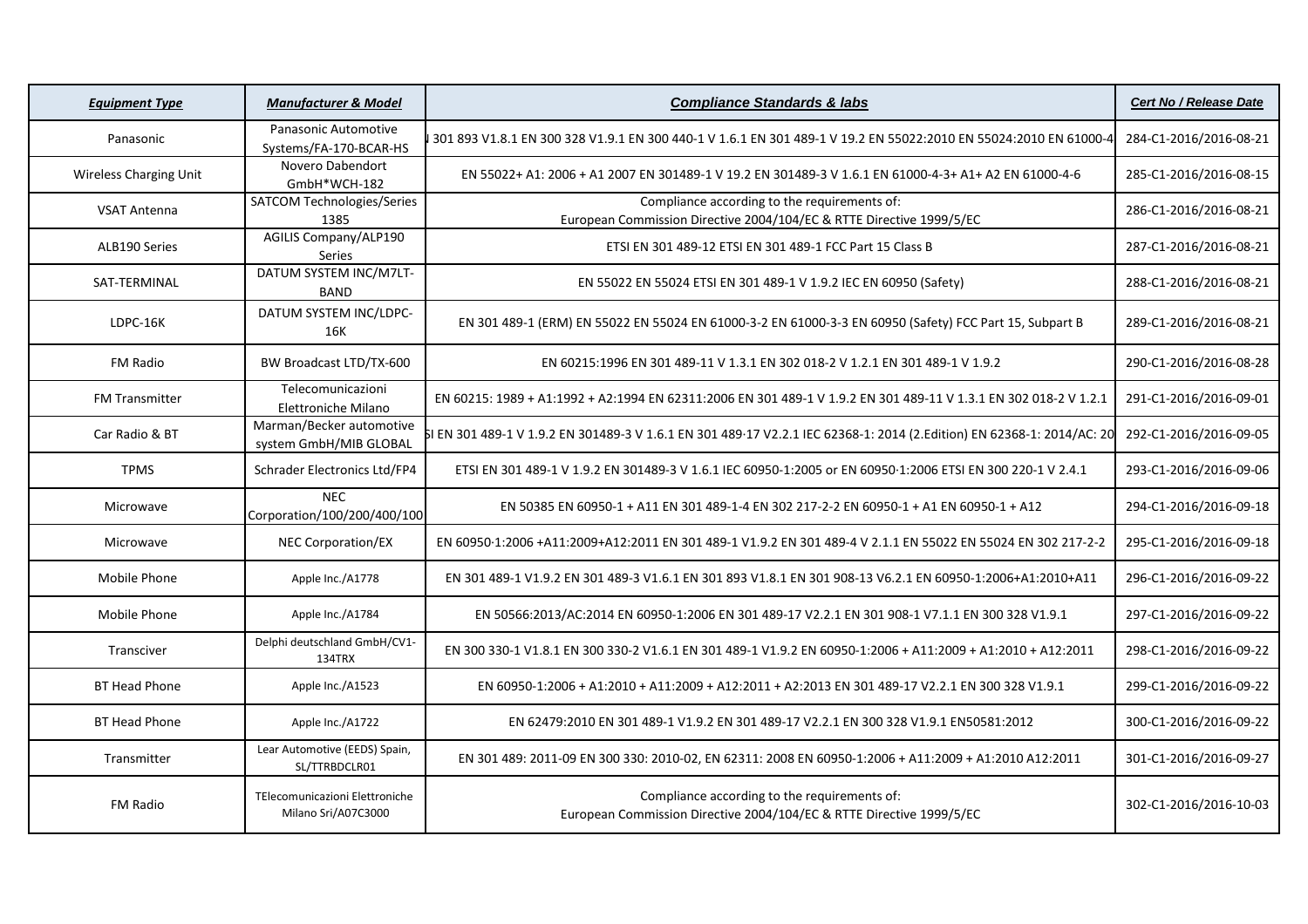| <b>Equipment Type</b>           | <b>Manufacturer &amp; Model</b>                       | <b>Compliance Standards &amp; labs</b>                                                                       | <b>Cert No / Release Date</b> |
|---------------------------------|-------------------------------------------------------|--------------------------------------------------------------------------------------------------------------|-------------------------------|
| <b>Tetra base Station</b>       | Motorola Solution/Motorola-<br>MTS4                   | EN 61000-4-2 and to EN 301 489-1 section 9.33 EN 61000-4-5 and EN 301 489-1 section 9.8 EN 301 489-18        | 303-C1-2016/2016-10-12        |
| Bluetooth                       | Hyundai MOBIS<br>Co.,Ltd/AC110CTGG                    | EN 300 328 V1.9.1 EN 301 489-1 V1.9.2 EN 301 489-17 V2.2.1:2012 EN 55013:2001/A1:2003 EN 60065:2002/A1:2006  | 304-C1-2016/2016-10-13        |
| <b>WLAN Module</b>              | LG Electronics Inc./FH0C9CDHK72                       | EN 60950-1:2006 +A11:2009+A1:2010+Al2:2011+A2:2013 EN 62311:2008 EN 300 328 V1.9.1 EN 301 489-1 V1.9.2       | 305-C1-2016/2016-10-13        |
| Bloetooth                       | Hyundai MOBIS Co.,<br>Ltd/AC110A0GG                   | EN 300 328 V1.9.1 EN 301 489-1 V1.9.2 EN 301 489-17 V2.2.1:2012 EN 55013:2001/A1:2003 EN 60065:2002/A1:2006  | 306-C1-2016/2016-10-13        |
| MIB Entry                       | LG Electronics/MIB2                                   | EN 301 489-1 V1.9.2 EN 301 489-17 V2.2.1:2012 EN 300 328 V1.9.1 EN 55013:2013 EN 55020:2007+A11:2011         | 307-C1-2016/2016-10-13        |
| <b>Body Control</b>             | <b>Continental Automotive</b><br>GmbH/BCMevoC         | ETSI EN 301 489 ETSI EN 300 220 ETSI EN 300 330 EN 60950 EN 50364                                            | 308-C1-2016/2016-10-18        |
| Radar Sensor                    | Delphi Deushland GmbH/R3TR                            | EN 301 091-2 V1.3.2 EN 301 489-1 V1.9.2 EN 301 489-3 V1.6.1 EN 62 311:2008 IEC 60950-1:2006 + A11:2009       | 309-C1-2016/2016-10-20        |
| Service Gateway                 | Juniper Network, Inc./SRX320                          | EN 300 386 v1.6.1: 2012-09 EN 60950-1:2006 +A11:2009+A1:2010+Al2:2011+A2:2013 EN 50581: 2012                 | 019-C2-2016/2016-11-02        |
| Service Gateway                 | Juniper Network, Inc./SRX340                          | EN 300 386 v1.6.1: 2012-09 EN 60950-1:2006 +A11:2009+A1:2010+Al2:2011+A2:2013 EN 50581: 2012                 | 020-C2-2016/2016-11-07        |
| <b>Phasing Tool</b>             | Sensormatic Electronics,<br>LLC/AMX-1000              | IEC 60950-1: 2005 + A1: 2009+A2:2013 EN 301 489-17 V3.1.0 EN 55022:2010/AC:2011 EN 300 328 V1.9.1            | 310-C1-2016/2016-11-06        |
| Receiver                        | Visteon Electronics France/530Al                      | EN 301 489-1 V1.9.2 EN 301 489-3 V1.6.1 EN 300 220-2 V2.4.1 EN 60950-1: 2006 / A11: 2009 / A1: 2010          | 311-C1-2016/2016-11-07        |
| <b>BT Car Radio</b>             | <b>Coninental Automotive</b><br>GmbH/VP1              | ETSI EN 301 489-17 V2.2.1 EN 301 489-1 V1.9.2 ETSI EN 300 328 V1.8.1 IEC 60950-1: 2005                       | 312-C1-2016/2016-11-07        |
| <b>Indoor Unit</b>              | ZTE CORPORATION/ZXSDR B8200                           | EN 300 386 V1.6.1:2012 EN 55022:2010 EN 61000-4-2 :2009 EN 61000-4-4 :2004+A1 :2010 IEC 60950-1:2005         | 313-C1-2016/2016-11-10        |
| Infotainment                    | Robert Bosch Car Multimedia<br>GmbH/Daimler-TCC-Touch | EN 55022:2010 EN 301 489.1 V1.9.2 EN 301 489.17 V2.2.1 EN 300 328 V1.9.1 IEC 60950-1: 2005 (2nd Edition)     | 314-C1-2016/2016-11-20        |
| car Audio                       | Panasonic Corporation/AN1350                          | EN 300 328 V1.9.1 EN 301 489·1 V1.9.2 EN 301 489·17 V2.2.1 EN 60065: 2002 + Amd.1: 2006 + Amd.11: 2008       | 315-C1-2016/2016-11-20        |
| <b>ID Display</b>               | HON HAI PRECISION<br>IND.Co.,LTD./Display Key         | ETSI EN 300 220-1: V2.4.1(2012-05) EN 62479:2010 EN 301 489-3: V1.6.1 EN 61000-3-2:2014 Class A EN 6100-33-3 | 316-C1-2016/2016-11-27        |
| Programmer for implants devices | Medtronic Inc/Carelink Encore ™<br>26901              | EN 60601-1 EN 62311 EN 301 489-1 V1.9.2:2009 EN 301 489-31 V1.1.1:2005 EN 302 195-2 V1.1.1:2004              | 317-C1-2016/2016-11-28        |
| Programmer for implants devices | Medtronic Inc/Carelink Encore ™<br>29901(PEF29901A)   | EN 60601-1 EN 62311 EN 301 489-1 V1.9.2:2009 EN 301 489-31 V1.1.1:2005 EN 302 195-2 V1.1.1:2004              | 318-C1-2016/2016-11-28        |
| <b>CAR AUDIO</b>                | <b>HYUNDAI MOBIS</b><br>Co.,Ltd/ADB10G6MG             | EN 300 328 V.1.9.1 EN 55020 : 2007 / A11 : 2011 ETSI EN 301 489-1 V 1.9.2 ETSI EN 301 489-17 V 2.2.1-Dt&C    | 319-C1-2016/2016-11-28        |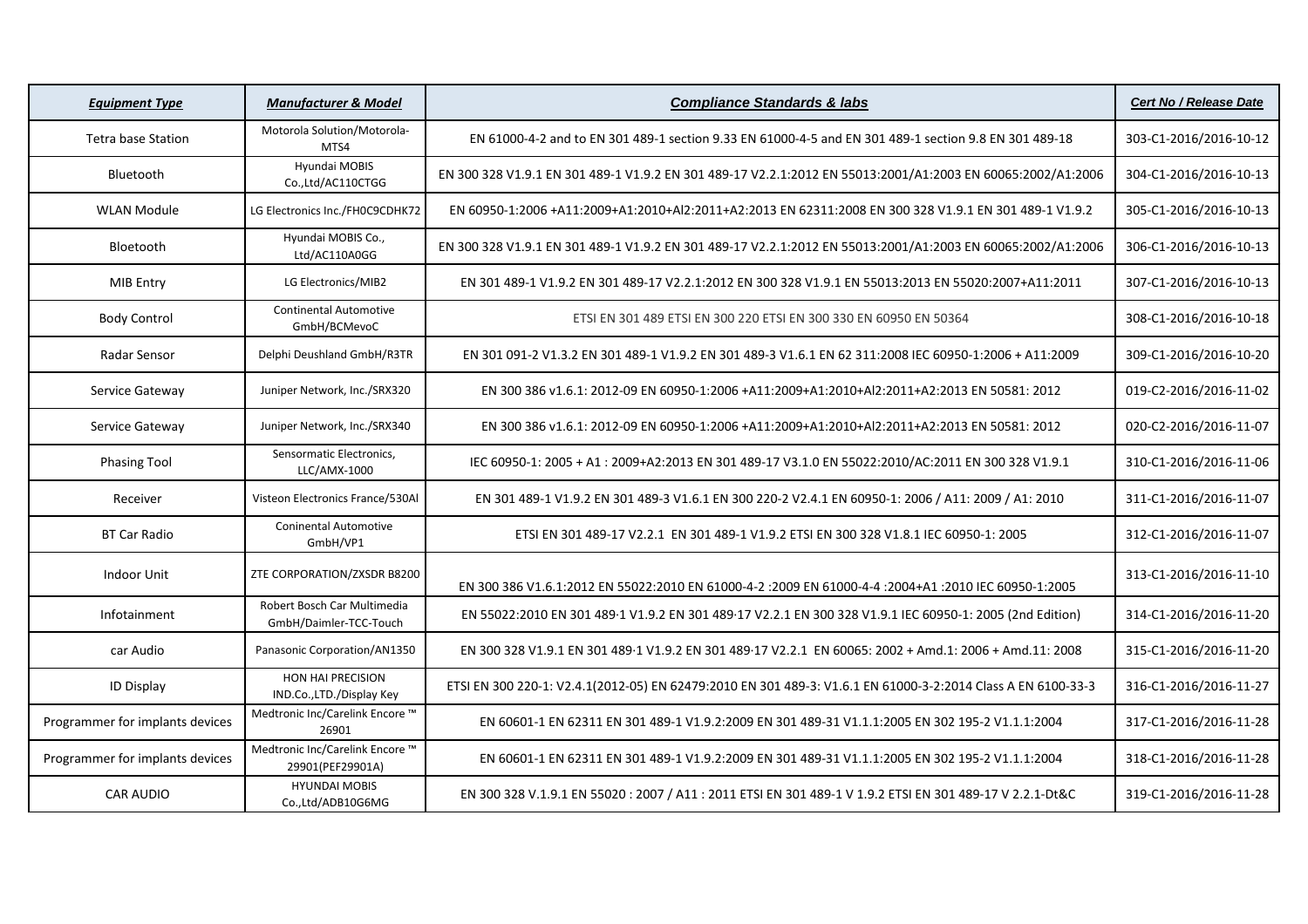| <b>Equipment Type</b>             | <b>Manufacturer &amp; Model</b>                   | <b>Compliance Standards &amp; labs</b>                                                                           | <b>Cert No / Release Date</b> |
|-----------------------------------|---------------------------------------------------|------------------------------------------------------------------------------------------------------------------|-------------------------------|
| <b>FAWM</b>                       | LG Electronics Inc./F0K2CHK2T2                    | EN 60950-1:2006 + A11:2009 + A1:2010 + A12:2011 + A2:2013 EN 62311:2008 EN 300 328 V 1.9.1-4CT Lab               | 320-C1-2016/2016-11-28        |
| Immobilizer                       | Delphi Deutschland GmbH/F16-<br>125KHz            | EN300 220-1/-2, EN300 330-1/-2, EN301 489-1/-3, EN60950-1                                                        | 321-C1-2016/2016-12-08        |
| Reciever                          | Delphi Deutschland GmbH/F16-<br>AM433RX           | EN300 220-1/-2, EN300 330-1/-2, EN301 489-1/-3, EN60950-1                                                        | 322-C1-2016/2016-12-08        |
| <b>BT</b>                         | Magneti Marelli S.P.A./EE0002                     | This device complies with part 15 of FCC roles                                                                   | 323-C1-2016/2016-12-12        |
| <b>BT-WLAN-GPS</b>                | Magneti Marelli S.P.A./EE0001                     | This device complies with part 15 of FCC roles                                                                   | 324-C1-2016/2016-12-12        |
| <b>Smart Control</b>              | <b>Samsung Electronics</b><br>Co.,Ltd./RMCRMM1AP1 | 300 328 V1.9.1 EN 62311:2008 EN 301 489-1 V1.9.1 EN 301 489 V1.9.2-17 V2.2.1 EN EN EN 60950-1:2006               | 325-C1-2016/2016-12-20        |
| <b>Smart Control</b>              | <b>Samsung Electronics</b><br>Co.,Ltd./RMCSPM1AP1 | 300 328 V1.9.1 EN 62311:2008 EN 301 489-1 V1.9.1 EN 301 489 V1.9.2-17 V2.2.1 EN EN EN 60950-1:2006               | 326-C1-2016/2016-12-20        |
| BT.Wi-Fi Module                   | <b>Samsung Electronics</b><br>Co.,Ltd./WCM730Q    | EN 301 489-1 V1.9.2 EN 301 489-3 V1.6.1 EN 301 489-17 V2.2.1 300 328 V1.9.1 EN 300 440-1V1.6.1 EN 301 893 V1.8.1 | 327-C1-2016/2016-12-20        |
| <b>RF Receiver</b>                | Lear Automotive<br>Services/ZAFT6BCMRKETPMS       | EN 300-220: 2012-05 EN 301-489: 2011-09 EN 60950-1:2006/A2:2013 EN 62311:2008                                    | 328-C1-2016/2016-12-21        |
| Radar Sensor                      | Autoliv ASP inc./6234734                          | ETSI EN 302 585:2011-07 EN 301 489: 2011-09 IEC 60950-1: 2005 / A1: 2009 & EN 60950-1:2006 / A11:2009 / A1:2010  | 329-C1-2016/2016-12-22        |
| <b>Electronic Key</b>             | <b>Continental Automotive</b><br>GmbH/A2C11639400 | IEC 60950-1:2005 (2no Ed) + Am 1:2009 + Am2:2013 EN 301 489-3 V1 .6.1:2013 ETSI EN 300 220-1 V24j. :2012105      | 330-C1-2016/2016-12-22        |
| Remote Control Transmitter        | Hella Kueck & Co./FS1744                          | EN 301489-1 v1.9.2 (2011-09) EN 301 489-3 v1.6.1 (20013-08) EN 300 220-1 V2.4.1 (2012-05) EN 60950-1: 2006+ AI   | 331-C1-2017/2017-01-03        |
| <b>TETRA MOBILE RADIO</b>         | Motorola Solution/MTM5400                         | EN 303 035-1 ETSI EN 300-394-1 ETSI EN 300-392-2 EN 301 489-1 V1.3.1 EN 301 489-18 V1.3.1                        | 332-C1-2017/2017-01-08        |
| <b>TETRA RUGGED TWO-WAY RADIO</b> | Motorola Solution/MTP3250                         | EN 303 035-1 ETSI EN 300-394-1 ETSI EN 300-392-2 EN 301 489-1 V1.3.1 EN 301 489-18 V1.3.1                        | 333-C1-2017/2017-01-08        |
| <b>IP PHONE</b>                   | Huawei Technologies<br>Co., Led/eSpace 7950       |                                                                                                                  | 022-C2-2017/201701-24         |
| Service Gateway                   | JUNIPER Network, Inc./SRX300                      | EN 300 386 V1.6.1 60950-1 (2nd Ed.) IEC 60950-1 (2005 +A1:2009) FCC 47CFR, Part 15 Class A                       | 023-C2-2017/2017-02-02        |
| Radar Sensor                      | Hella KGaA Hueck & Co./RS4                        | EN 301 489-3 V1.6.1 ETSI EN 301 489-1 V1.9.2 EN 302 858-1 V1.3.1 EN60950-1:2006                                  | 334-C1-2017/2017-02-01        |
| <b>TR</b>                         | Caterpillar, Inc./CATBTNT                         | ETSI EN 300 328 V1.9.1 ETSI EN 301 489-17 V2.2.1 EN60950-1:2006 (Second Edition) IEC 61000-4-3:2006              | 335-C1-2017/2017-02-02        |
| <b>TR</b>                         | Caterpillar, Inc./CATBFOB                         | EN 60950-1:2006 + Am 1:2010 + Am 2:2013 ETSI EN 300 328 V1.9.1 ETSI EN 301 489-1 V1.8.1 IEC 61000-4-3:2006       | 336-C1-2017/2017-02-02        |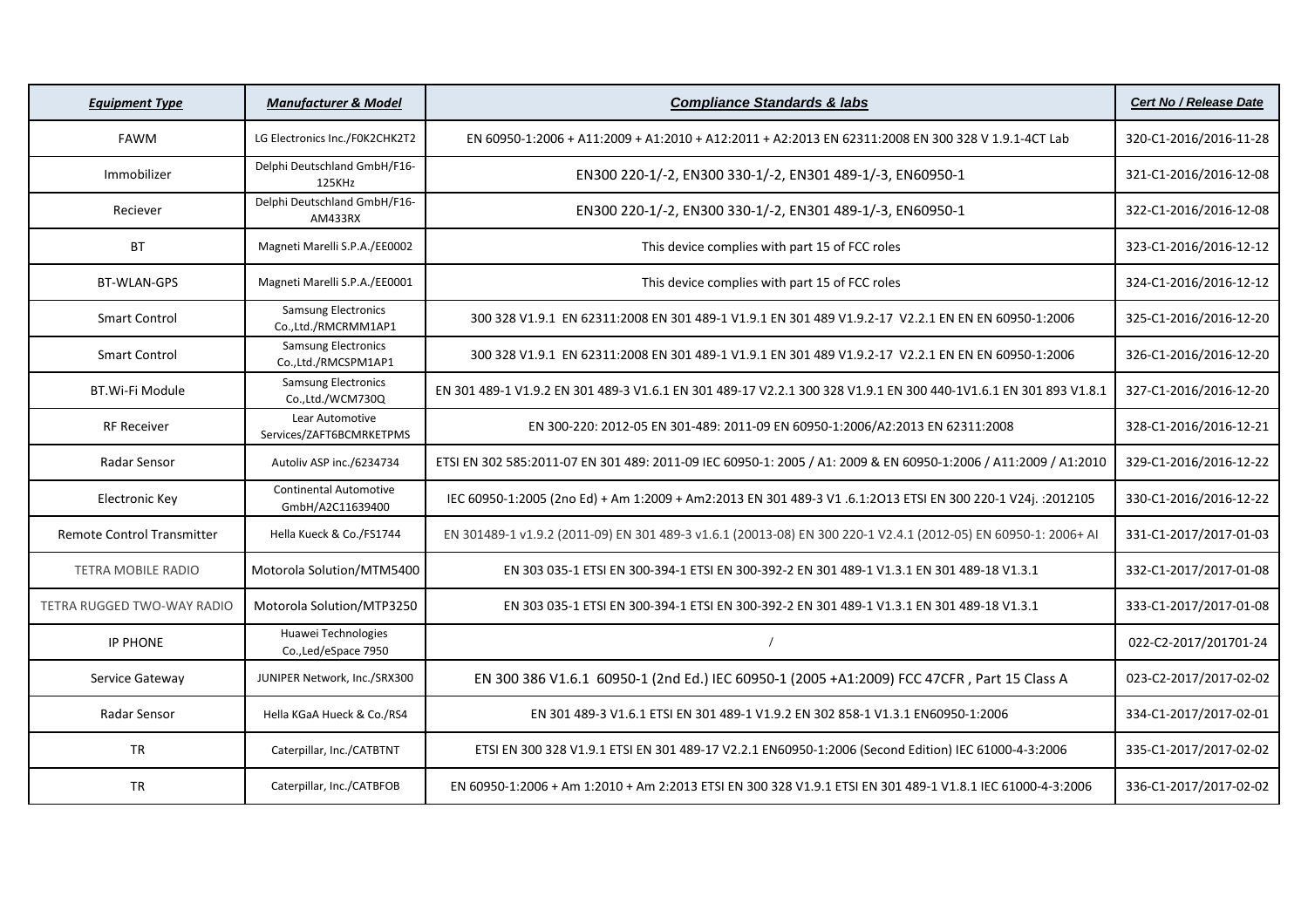| <b>Equipment Type</b> | <b>Manufacturer &amp; Model</b>               | <b>Compliance Standards &amp; labs</b>                                                                         | <b>Cert No / Release Date</b> |
|-----------------------|-----------------------------------------------|----------------------------------------------------------------------------------------------------------------|-------------------------------|
| <b>Remote Control</b> | HUF Hulsbeck & Furst GmbH &<br>Co. KG/HUF7059 | ETSI EN 301 489-1 V1.9.2 ETSI EN 301 489-3 V1.6.1 EN 60950-1:2006 ETSI EN 300 220-1 V2.4.1                     | 337-C1-2017/2017-02-02        |
| Transmitter           | Hella KGaA Hueck & Co/FS12A                   | EN 60950-1: 2006 + A11:2009 + A1: 2010 EN 301 489-1 V1.9.2 EN 300 220-1/-2 V2.4.1: 2012-05                     | 338-C1-2017/2017-02-26        |
| Transmitter           | Hella KGaA Hueck & Co/FS12P                   | EN 60950-1: 2006 + A11:2009 + A1: 2010 EN 301 489-1 V1.9.2 EN 300 220-1/-2 V2.4.1: 2012-05                     | 339-C1-2017/2017-02-26        |
| <b>BT</b>             | Alpine Electronics, Inc./EE0002               | EN 300 328 V1.9.1:2015 EN 300 440-1 V1.6.1 EN 62479:2010 EN 55032:2012+AC:2013, Class B EN 60065:2014          | 340-C1-2017/2017-02-27        |
| BT & WLAN             | Alpine Electronics, Inc./EE0001               | EN 300 328 V1.9.1:2015 EN 300 440-1 V1.6.1 EN 62479:2010 EN 55032:2012+AC:2013, Class B EN 60065:2014          | 341-C1-2017/2017-02-27        |
| <b>TR</b>             | Hella KGaA Hueck & Co/IDGNG1                  | EN 300 220-2 V2.3.1 (2010-02) ETSI EN 300 220-1 V2.3.1 Edition of FCC Rules: 10-1-11 47 CFR Ch.1 Parts 2 &15   | 342-C1-2017/2017-02-27        |
| <b>TR</b>             | Abbott Point of Care/AN-500                   | IEC 61010-2-101:2015 (Second Edition) & IEC 61010-1:2010 ETSI 301-489-1 V1.9.2 EN 61000-3-2:, EN 61000-3-3     | 343-C1-2017/2017-02-27        |
| Switch                | Huawei Technologies<br>Co., Ltd/S5700         |                                                                                                                | 021-C2-2017/2017-04-04        |
| Service Gateway       | Juniper Networks, Inc./SRX300                 | EN 300 386 V1.6.1 :2012 EN 60950-1: 2006 + A11:2009 + A1: 2010 + A!@: 2011 + A2: 2013 EN 50581: 2012           | 023-C2-2017/2017-02-02        |
| <b>IP PHONE</b>       | Huawei Technologies<br>Co., Ltd/eSpace 7950   |                                                                                                                | 022-C2-2017/2017-01-24        |
| <b>BT</b>             | Panasonic Taiwan Co., Ltd/487-<br>7440        | EN 300 328 V 1.9.1 EN 301 489-1 V 1.9.2, EN 301 489-17 V 2.2.1 EN 60065:2002 + A1:2006 + A11:2008 + A2:2010    | 344-C1-2017/2017-03-07        |
| Transmission          | Geoforce, Inc/GT1K                            | EN 300 328 V 1.9.1 EN 301 489-1 V 1.9.2 EN 300 440-2 V1.4.1 ETSI EN 301 441 V1.1.1 EN 60950-1: 2006 + A11:2009 | 345-C1-2017/2017-03-07        |
| <b>SYSTEM</b>         | Alpine Electronics, Inc./MMXF<br>online       | IEC 60950-1:2005 (Second Edition) EN 301 489-1 09/2011 v1.9.2 EN 62311 :2008 ETSI EN 300 440-2 V1.4.1          | 346-C1-2017/2017-03-14        |
| FM TRANSMITTER        | EuroTel S.p.A/ETLFM2K5S                       | EN 60215(1989) + A1 (1992) + A2 (1994)EN 301 489-1 V1.8.1 EN 301 489-11 V1.3.1 EN 301 018 V1.2.1               | 347-C1-2017/2017-03-19        |
| <b>TETRA</b>          | Motorola Solutions/MTP3000                    | EN 303 035-1 V1.2.1 EN 300 328 V1.8.1 EN 301 489-18 V1.3.1 EN 301 489-17 V2.1.1 EN 60950-1:2006                | 348-C1-2017/2017-03-20        |
| Vehicular radar       | Autoliv ASP, inc./NB24G175V1                  | EN 302-858: 2016-12 EN 62479:2010, EN 62311:2008 EN 60950-1:2006/A2:2013 EN 301-489: 2016                      | 349-C1-2017/2017-03-26        |
| Gateway               | Juniper Networks, Inc./SRX1500                | EN 300 386 v1.6.1: 2012-09 EN 60950-1: 2006 +A11:2009+A1:2010+A12:2011+A2:2013 EN 50581: 2012                  | 024-C2-2017/2017-03-14        |
| Vehicular radar       | Delphi Electronics and<br>Safety/L2C0065TR    | EN 301-091: 2014-07 EN 301-489: 2011-09 EN 60950-1:2006/A2:2013                                                | 350-C1-2017/2017-03-29        |
| <b>Tablet Device</b>  | Apple Inc./A1823                              | EN 60950-1:2006 EN 50566:2013/AC:2014 EN 301 489-1 V1.9.2 EN 301 489-24 V1.5.1 EN 301 893 V1.8.1 EN50581       | 351-C1-2017/2017-03-29        |